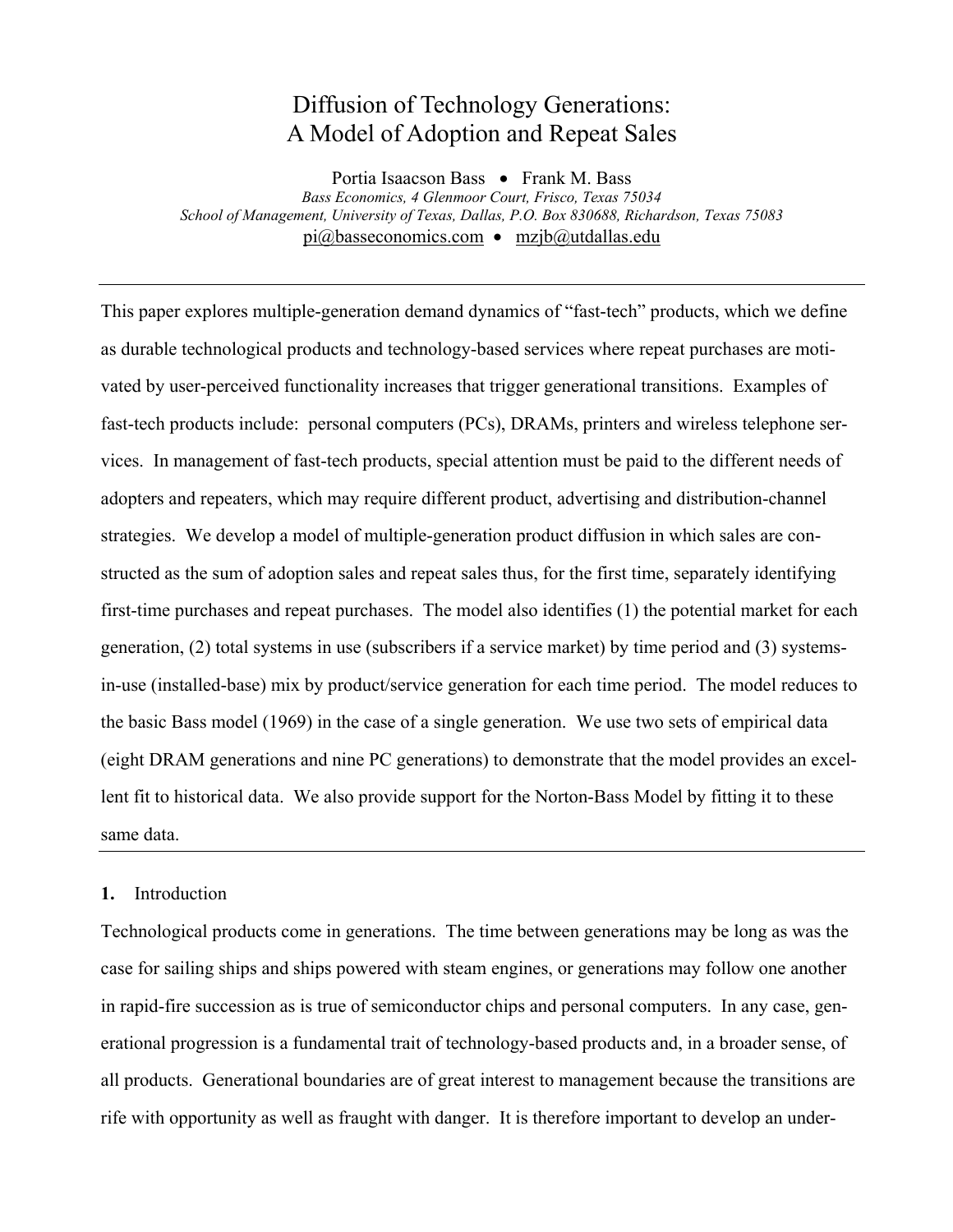standing of the demand dynamics and interrelationships between product generations. The advancement of such understanding is the purpose of this paper.

How is a generation to be defined? Because the basic phenomena being analyzed are based on market observations of underlying buyer behavior, we believe that the appropriate definition should be based on evaluations of product functionality from the buyer's perspective and not alone on engineering characterizations of individual product features. We shall suggest a general definition and apply specific criteria for the product categories that we study.

There are two groups of buyers of a product generation: (1) adopters, who are first-time buyers of the product category, and (2) repeat buyers, who previously purchased earlier generation products. For a model to characterize inter-generational dynamics of product diffusion, it must capture the processes of adoption and repeat buying. Although other models such as Norton-Bass (1987) accurately model generation sales resulting from the underlying adoption and repeat-purchase processes, the model presented here, which we shall refer to as the BB-01 Generations model, is the first to explicitly model the internal structure of these processes, constructing the sales of a generation from its constitute adoption and repeat-purchase components.

Because we are especially interested in the diffusion of technology products and services, which have relatively short inter-generational times (e.g., a few years), our desire is to develop models that will stand the test of many generations. The greatest number of generations that have previously been modeled is four. To verify the model presented here as well as to provide support for the validity of the Norton-Bass model (1987) we use empirical data from eight DRAM generations (1974- 2000) and nine PC generations (1975-2000).

2. Literature Review and Earlier Models

The earliest model of the demand relationship between one generation of a product and a successor generation is the Fisher-Pry model (1971). This model is a simple model of substitution over time of the later generation for the earlier expressed as a share of sales for each of the generations. The model is based on Pearle's Law: "The fractional rate of fractional substitution of new for old is proportional to the remaining amount of the old left to be substituted." The model is based on the assumption of constant proportionality k and is expressed as the differential equation  $\frac{d}{dt} s(t) = k \ s(t) [1 - s(t)]$ ,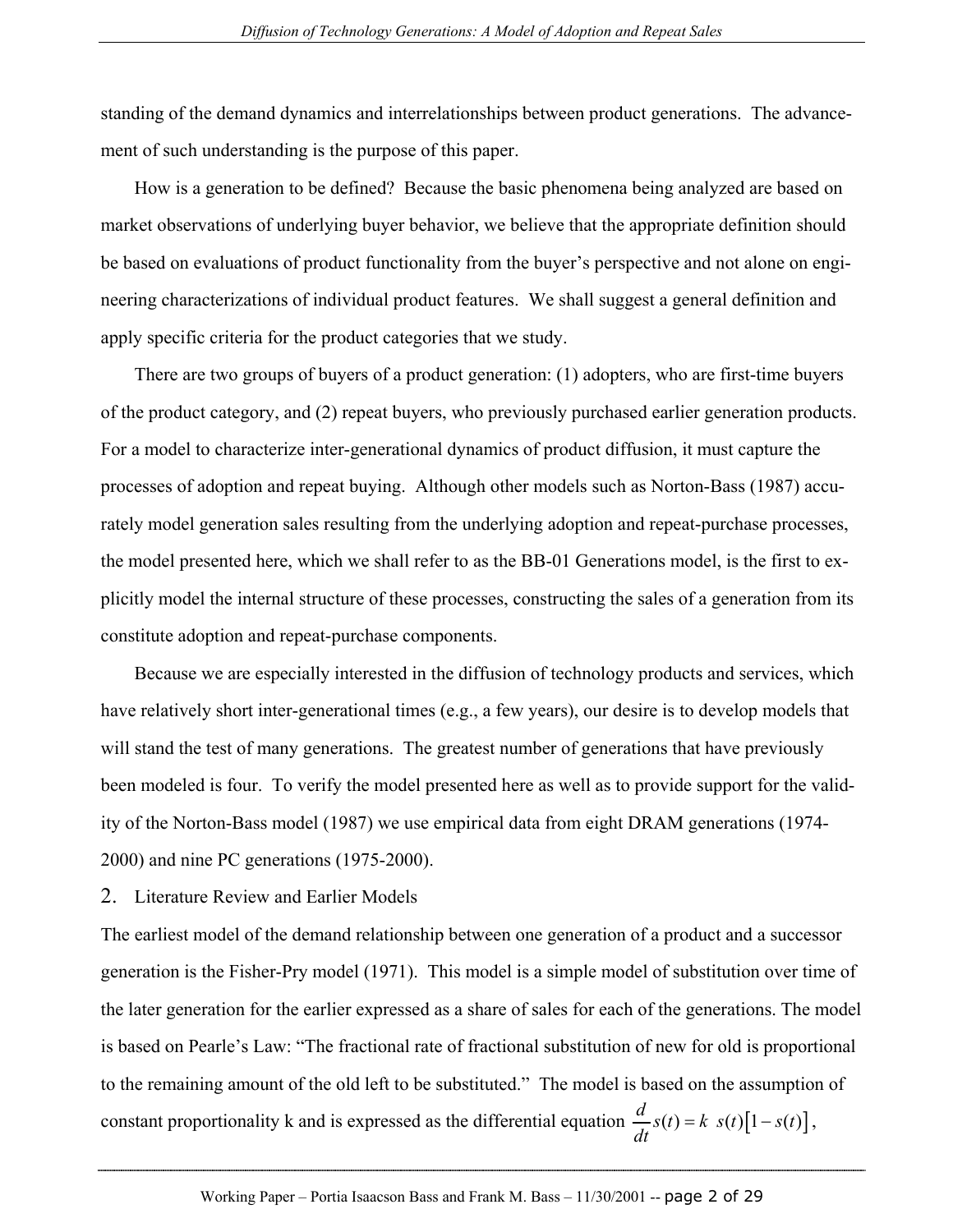where s(t) is fractional market share. The Fisher-Pry model has been shown to provide good fits to share data for two successive generations of products. Blackman (1971) modified and Perterka (1977) extended the Fisher-Pry model to allow share to be distributed among several generations. The Fisher-Pry model as well as its modifications deal with share only and do not account for sales of the generations, nor does it account for the components of sales such as first-time buyers and repeaters.

The first model of sales of multiple generations of products is the Norton-Bass model as described in Norton (1986) as well as Norton and Bass (1987, 1992). This model is an extension of the Bass model (1969) of the diffusion of a single-generation product. It deals with sales of successive generations of products in those cases where adopters continue buying the product at a constant rate and buyers of earlier generations gravitate to later generations according to the Bass model cumulative distribution. In this model, each generation may expand the market. Any incremental market adopts the newest generation or is usurped by a later generation in processes governed by Bass model cumulative distributions. The Norton-Bass model has been shown to provide very good fits to sales data for each product generation for several product categories. It has also been shown to dominate the Fisher-Pry model in fitting share data. The Norton-Bass model equations for three generations are:

$$
s_1(t) = F(t_1) m_1 [1 - F(t_2)], \qquad (1)
$$

$$
s_2(t) = F(t_2) [m_2 + F(t_1) m_1] [1 - F(t_3)] \text{ and}
$$
 (2)

$$
s_3(t) = F(t_3) \Big[ m_3 + F(t_2) \Big[ m_2 + F(t_1) m_1 \Big] \Big],
$$
 (3)

where  $S_g(t)$  is sales of generation g at time t,  $t_g$  is the time since the introduction of generation g, m<sub>g</sub> represents the incremental market potential for generation g and  $F(t_g)$  is the cumulative adoption function of the Bass model at time  $t_g$ . In Bass (1969),  $F(t)$  is shown to be

$$
F(t) = \frac{1 - e^{-(p+q)t}}{1 + \left(\frac{q}{p}\right) e^{-(p+q)t}},
$$
\n(4)

where p and q are model parameters to be estimated when the model is fit to observations data. In the Norton-Bass model  $m_g$  is conceptualized as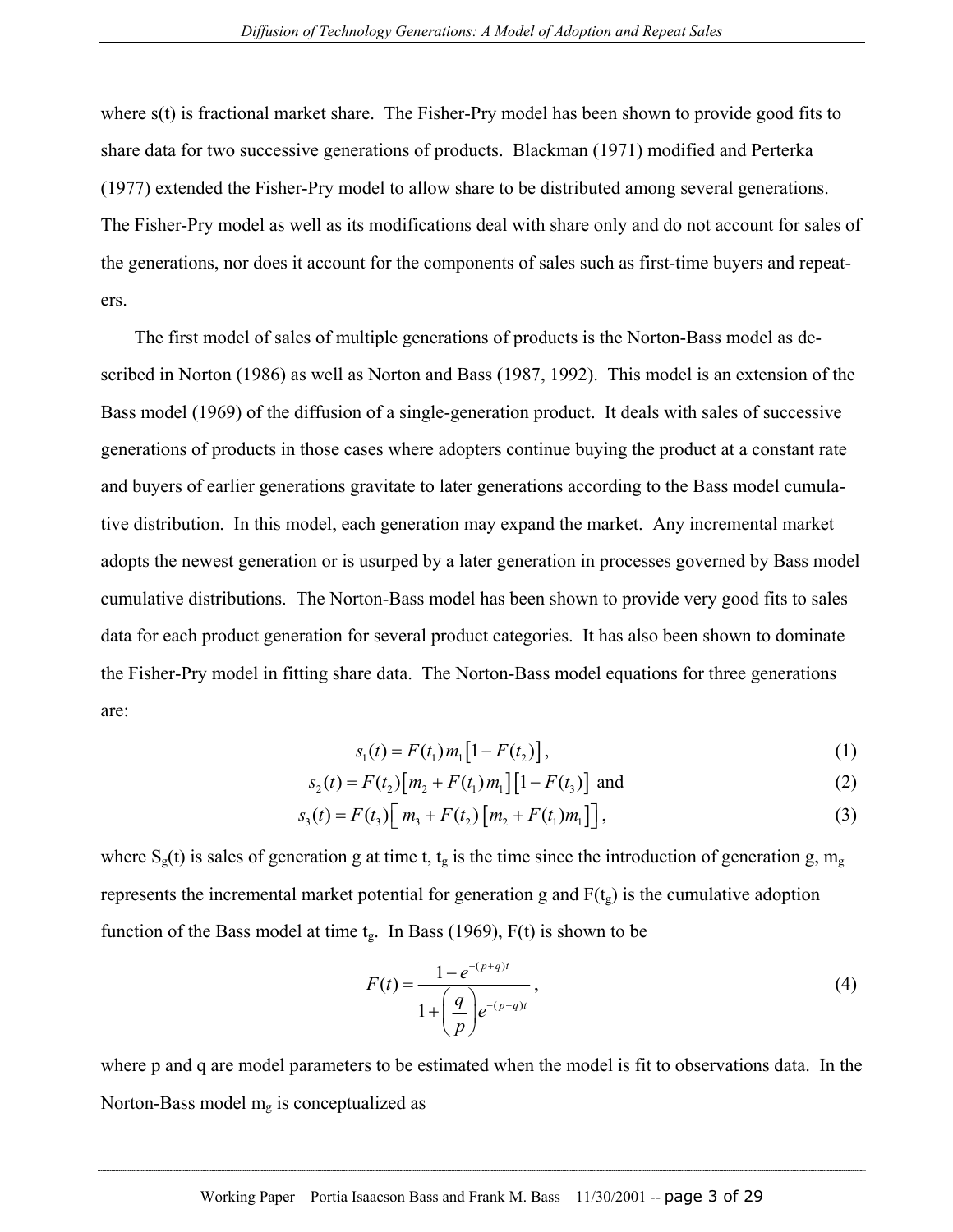$$
m_g = a_g M_g \,,\tag{5}
$$

where  $M_g$  is the ultimate market potential measured as the number of ultimate applications, customers or sockets for generation g if there are no succeeding generations and  $a<sub>g</sub>$  is the average buying rate per application per unit of time. Neither of these generational factors is observed or identified quantitatively, but  $m<sub>g</sub>$  is a model parameter and is estimated.

In the model, sales of generation 1 will be  $m_1F(t_1)$  until generation 2 arrives and then it will be this quantity minus what generation 2 steals. Migration from earlier generations to the latest generation is assumed to depend on the adoption rate for the latest generation and is the product of this adoption rate and the theoretical sales of the prior generation if the latest generation had not arrived. In other words, the Bass model diffusion process governs first-time sales as well as repeats. There are two components of first-time sales: (1) customers who entered the market potential pool only when the latest generation became available and who purchased the latest generation and (2) those customers who made a first–time purchase of the latest generation but were in the pool of possible adopters of the prior generation. The latter component was *usurped* from the prior generation by the latest or it could be said to be *leapfrogging* the prior generation. Similarly, either generation g repeaters consist of those who

(1) made an adoption purchase or a repeat purchase of the prior generation and made a purchase of generation g or (2) made a purchase of a generation earlier than g-1 and were usurped by generation g thus leapfrogging generation g-1. Therefore, the model involves the usurping of both adopters and of repeaters.

In equations (1), (2) and (3) for the Norton-Bass model the F functions do not have generational subscripts because Norton and Bass found that for several product categories the p and q parameters for the estimated F functions were the same across generations. A more general version of the model, which was explored by Norton (1986), designates generational subscripts for the F's and thus has p's and q's that vary by generation.

There have been numerous applications and several published papers applying the Norton-Bass model or some variation of it. Mahajan, Sharma and Buzzell (1991) used a similar model to estimate the extent of Kodak's infringement of Polaroid's instant photography patents. Islam and Mead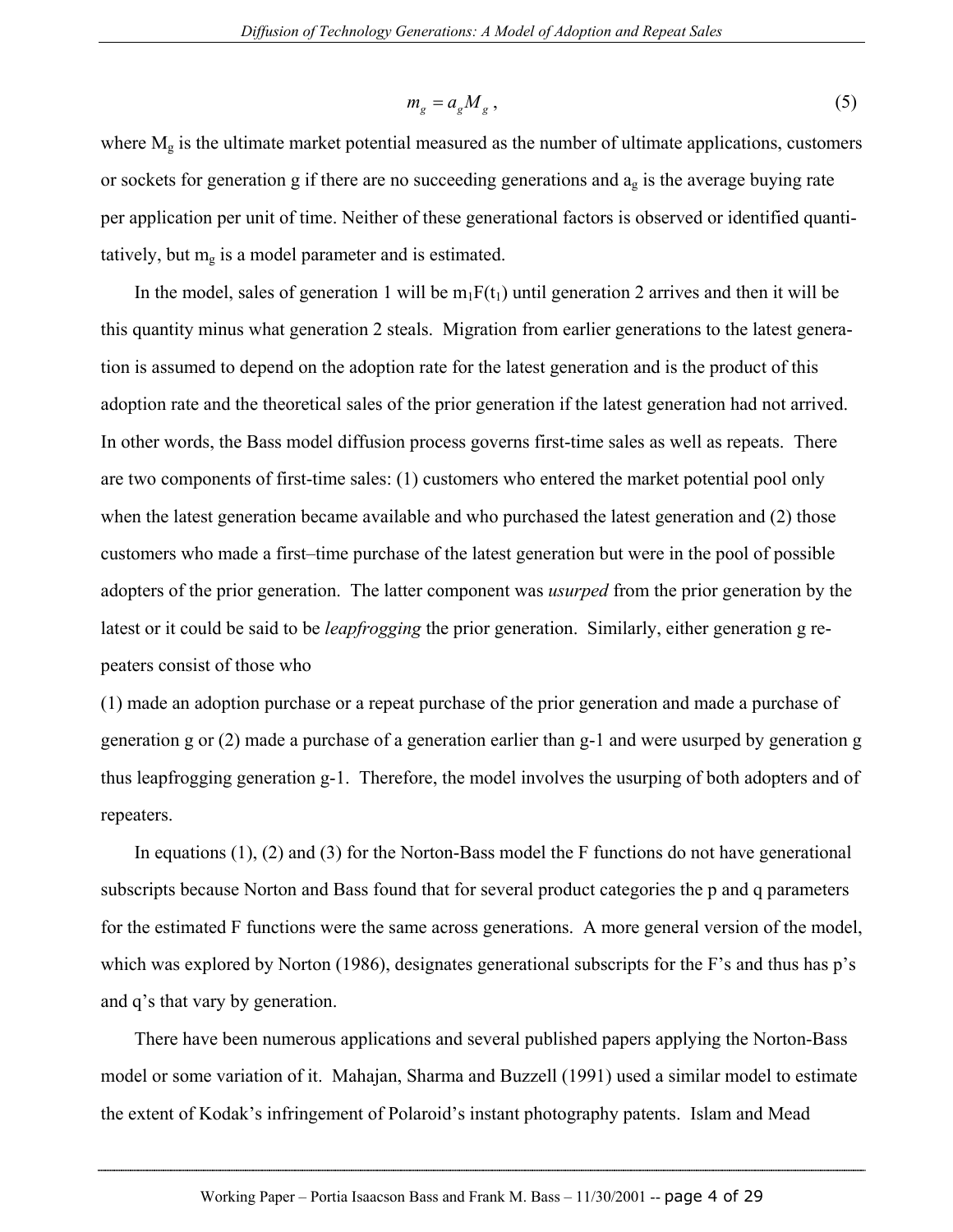(1997) discuss use of the Norton-Bass model in which the p's and q's vary over generations as first described by Norton (1986). Johnson and Bhatia (1997) applied the Norton-Bass model to generations of mobile communications and report good results. Kim, Chang, and Shocker (2000) modified the Norton-Bass model to deal with inter-category effects as well as generational dynamics in a study of wireless telecommunications. Bayus, Kim and Shocker (2000) have provided an overview and literature review of models that treat the dynamics of multi-product interactions including successive product generations. Danaher, Hardie and Putsis (2001) have developed a model of a subscription service for two generations of analog wireless telephone. The model posits the basic Bass model as the process for adoptions of the first generation product prior to the entry of the second generation and posits usurping of the remaining market potential of the first generation by the second generation at a rate that is proportional to the basic Bass model adoption rate for the expanded market potential. They mistakenly conclude that the Norton Bass model (1987) does not allow *leapfrogging*, however as described above, this is not true. Mahajan and Muller (1996) have developed a model to describe the systems of IBM mainframe computers in use based on an extension of the basic Bass model and have developed normative guidelines for the introduction timing of a new generation based on the model. Lehmann and Pae (2000) have used the framework of the Norton-Bass model in a crosssectional analysis of several product categories to study the effect of intergeneration time, the time between the introductions of successive generations, on the adoption rate for the new generation.

# 3. A Multiple-Generations Model of Adoptions and Repeat Sales

Prior models of diffusion of durable technological products and technology-based services have four significant shortcomings. First, they do not separately identify first-time purchases and repeat purchases. Second, they do not use the potential market as an identifiable quantity, which would be helpful in both estimating and forecasting. Third, they do not permit calculation of the installed base (products/services in use) at each time period. Fourth, they do not provide a way to quantify adopters in each time period by the product generation they own, which is the installed-base mix by product generation. Installed-base mix is often required; for example, PC software companies must track the PC installed base by generation to estimate the number of PCs capable of running their application. In the case of a subscription service (e.g., wireless telephone), the installed base is the number of sub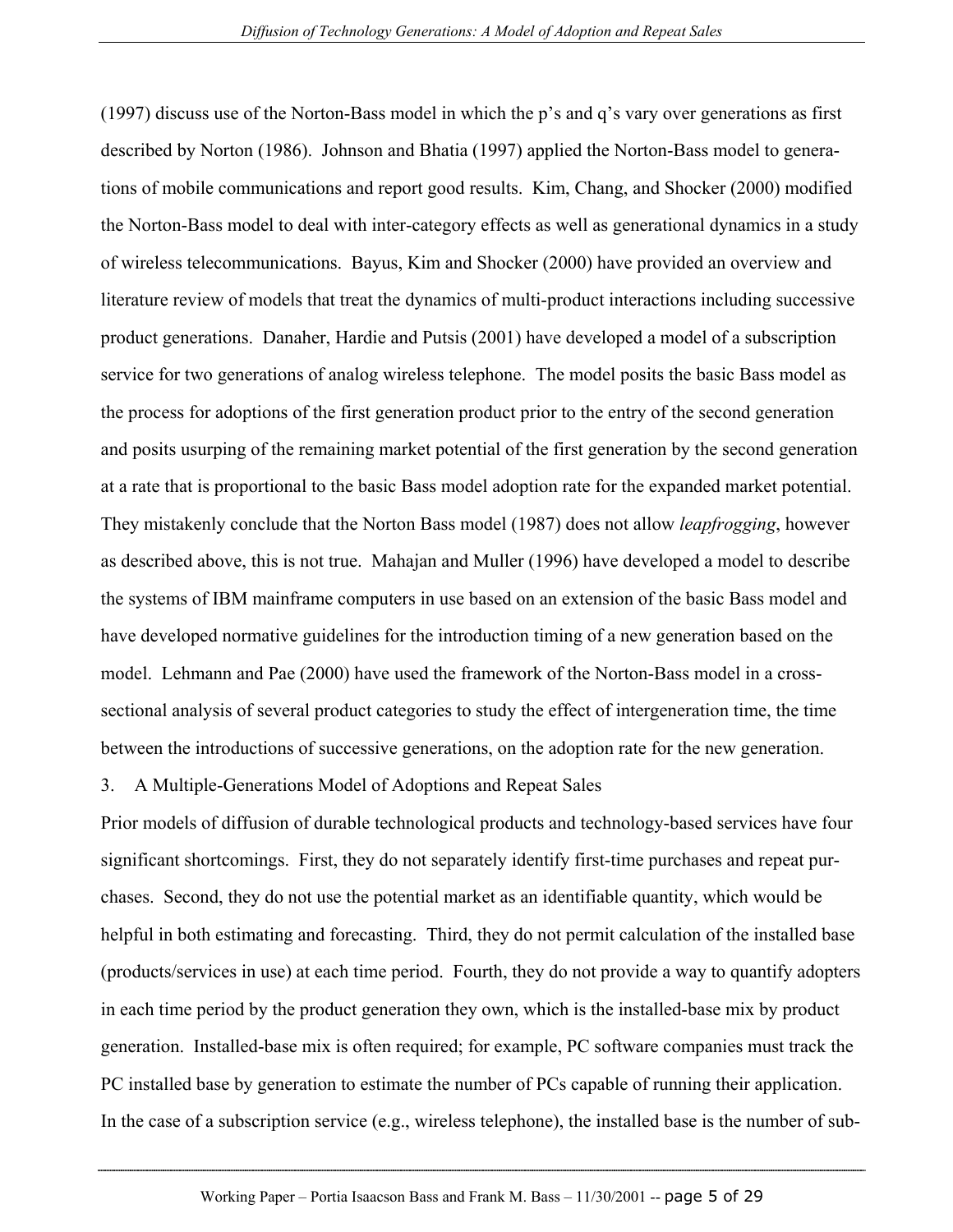scribers and the installed-base mix quantifies the number of subscribers by generation of service (e.g., analog cellular, digital cellular, PCS) at each time period. To address these four shortcomings, a multiple-generations model of adoption and repeat sales is required.

Shortcomings of prior models are apparent in the modeling of "fast-tech" products. We define "fast-tech" products as the thousands of product categories that improve so rapidly that customers want a newer version long before the older one wears out or ceases to be capable of fulfilling previously defined needs. Fast-tech products include durable technology products (e.g., PCs, DRAMs, microprocessors, printers, video games, PDAs) and technology services (e.g., wireless voice, software, Web-based services, networks). When customers see the possibilities offered by a newer product, they redefine their needs in light of the new technology. Fast-tech products include virtually all products and services that are largely based on digital technology because the rapid changes in the foundation technologies (e.g., semiconductor equipment, semiconductors, microprocessors, hard-disk drives, telecommunications, software) enable rapid changes in products of which they are components.

In fast-tech product markets, repeat purchases are motivated by functionality increases that trigger generational transitions. Even in the early generations of fast-tech products and services, repeat purchases are a substantial component of sales. For some generations repeat purchases may be the largest group of purchases during the critical launch phase of a new product. A new generation may also cause market expansion so that customers who would not have purchased a prior generation product will adopt the new generation because of some combination of lower price, greater functionality, and greater ease of use.

Management of fast-tech products requires that special attention be paid to the different needs of adopters and repeaters. Repeaters may require different product, advertising and distribution-channel strategies. For example, repeaters may prefer higher-functionality, higher-priced products while adopters may prefer lower-functionality, lower-priced products. Repeaters usually require a high degree of operational compatibility with their old products while adopters might be more receptive to new capabilities that are incompatible with prior generations. Repeaters may be more self-sufficient than adopters and prefer not to pay for the expense of a high-support distribution channel. Mass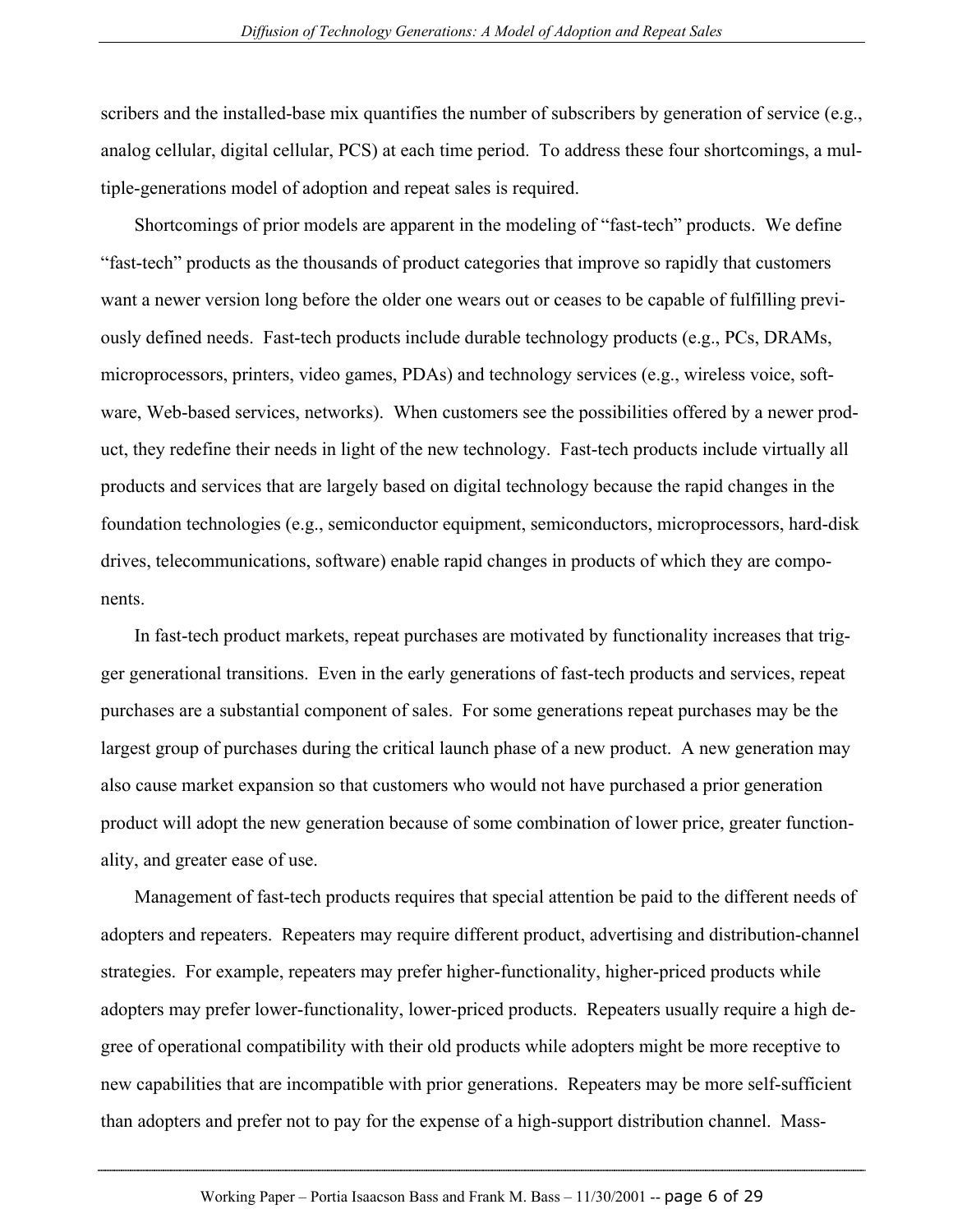media advertising may be required to make new potential adopters aware of a new generation product, while repeaters may be reachable via more targeted media.

We will develop a general class of multiple-generation diffusion models in which we model repeat sales and adoption sales (first-time purchases) explicitly and identify the sources of repeating from earlier generations as well as repeat timing. We also model the sources and timing of adoption sales in terms of first-time purchases usurped from prior generations and those that come from market expansion. This class of models is the first to decompose sales into repeat sales and adoption sales. We will refer to the new model as the BB-01 Generations model (or just the BB-01) to distinguish it from other models.

#### 3.1. "Generations" and Other Definitions

We define a product generation, or more exactly a product-category generation, as the set of product brands and models fitting the customer-perceived functionality characteristics of the generation. For example, 16-megabit (Mb) DRAM is a generation of the product category DRAM chips, which includes many chip brands and models from various manufacturers. The generation that followed was 64-Mb DRAM. We further require that a new generation of a product category be one triggered and identified by a functionality increase so great that adopters of all prior generations will eventually buy the new generation (or a later generation, if usurped). For example, the adopters of prior generations were among the first adopters of the seventh PC generation (Windows PCs).

The model we develop can be used for both (1) end-user products and (2) products that are components of end-user products. By definition for end-user products, each adoption (first-time purchase) is of exactly one product unit and the adopter makes no further purchases of the product generation that was adopted. Further, by definition, each adopter after having made the first purchase makes a repeat purchase of exactly one product unit in each successive generation except that a generation may be skipped by a portion of would-be repeaters when they leapfrog a generation (are usurped by a later generation).

When modeling end-user products, sales are naturally expressed in user-perceived units. When modeling products that are components of end-user products, however, the BB-01 definition of generation dictates that care be taken to express sales in user-perceived product units, not manufacturer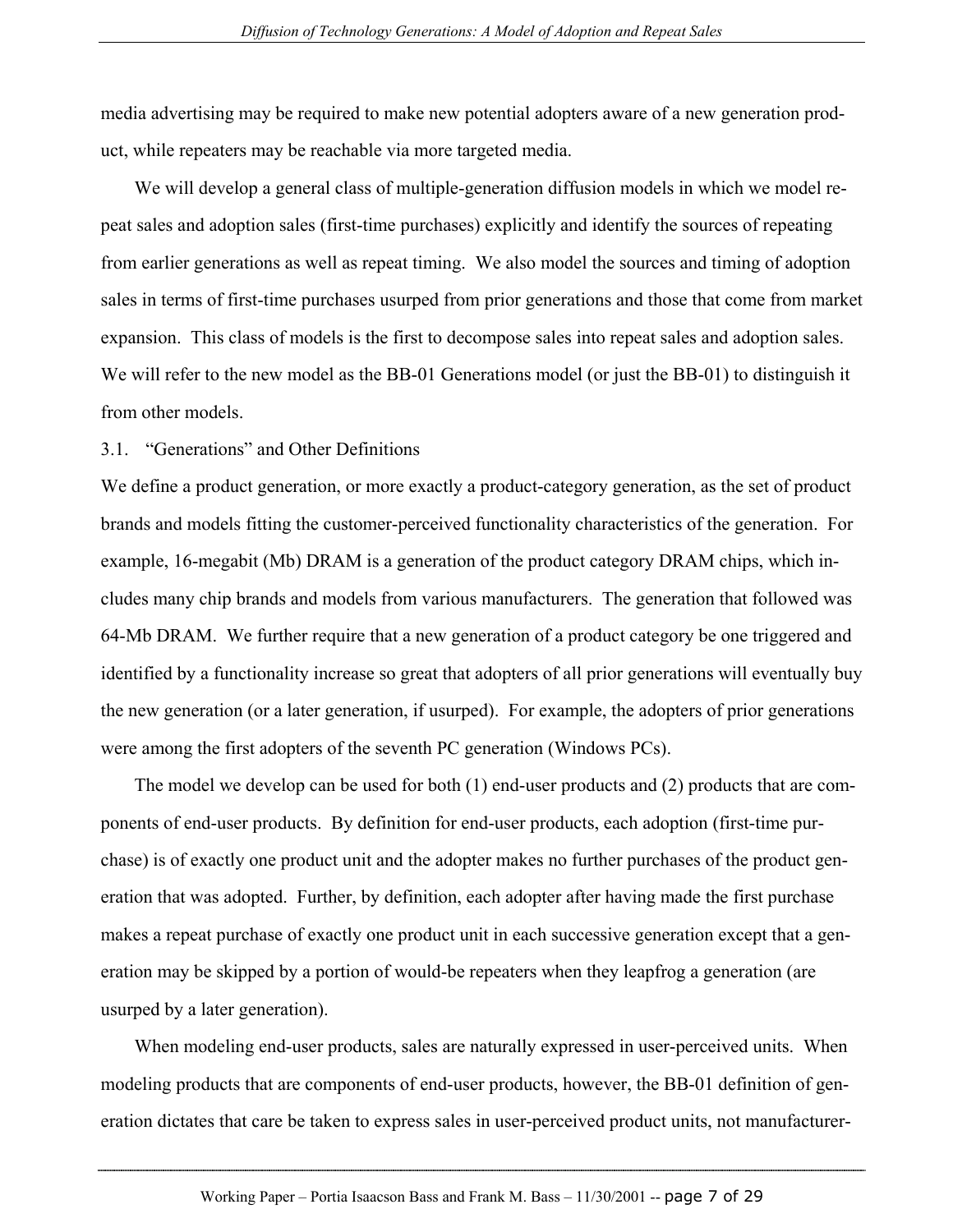perceived units. For example, DRAM chips are components of PCs, but chips are manufacturerperceived units. PC end-users desire that their PCs have a specific amount of DRAM expressed in megabytes (e.g., 64 MB) but do not generally know nor care how many DRAM chips are required.

Like the basic Bass model (1969), in the BB-01 model the maximum number of potential adopters  $M<sub>g</sub>$  should be thought of as potential applications or potential "sockets" for the product, not the number of potential purchasing units (customers). For example, the buying entity for PCs may be a household, but the number of sockets might be best defined as the number of family members. Variously, the buying entity for PCs might be an office manager, but the sockets would be the number of employees. Extending this approach might define two sockets per person with one for a desktop computer and one for a notebook or one socket for a computer at home and one for a computer at the office. A single buying entity (e.g., person, business, household) might purchase more than one enduser product. To model such purchases, the units of the potential market  $M_g$  should be defined such that no multiple purchases exist.

#### 3.2. Model Components

The major components of the model structure are adoption sales and repeat sales. The basic equation is

$$
salesg(t) = adoption Salesg(t) + repeat Salesg(t)
$$
\n(6)

$$
s_g(t) = a_g(t) + r_g(t),
$$
\n(7)

where  $s_g(t)$  is sales of product generation g, t is time relative to generation 1 starting at t=1,  $a_g(t)$  is adoption sales (sales to first-time buyers) at time t,  $r<sub>g</sub>(t)$  is repeat sales (sales to buyers who have purchased a previous generation) at t.

#### 3.2.1. The Adoption Function

In general terms ag may be expressed as a function of basic components:

$$
a_{g}(t) = aMf_{g}(t) - au_{g}(t) + au_{g-1}(t),
$$
\n(8)

where a $Mf_g(t)$  is adoption sales that would have occurred if there had been no usurped sales, au<sub>g</sub>(t) is adoption sales that are usurped by generation  $g+1$ , and  $au_{g-1}(t)$  is adoption sales usurped by genera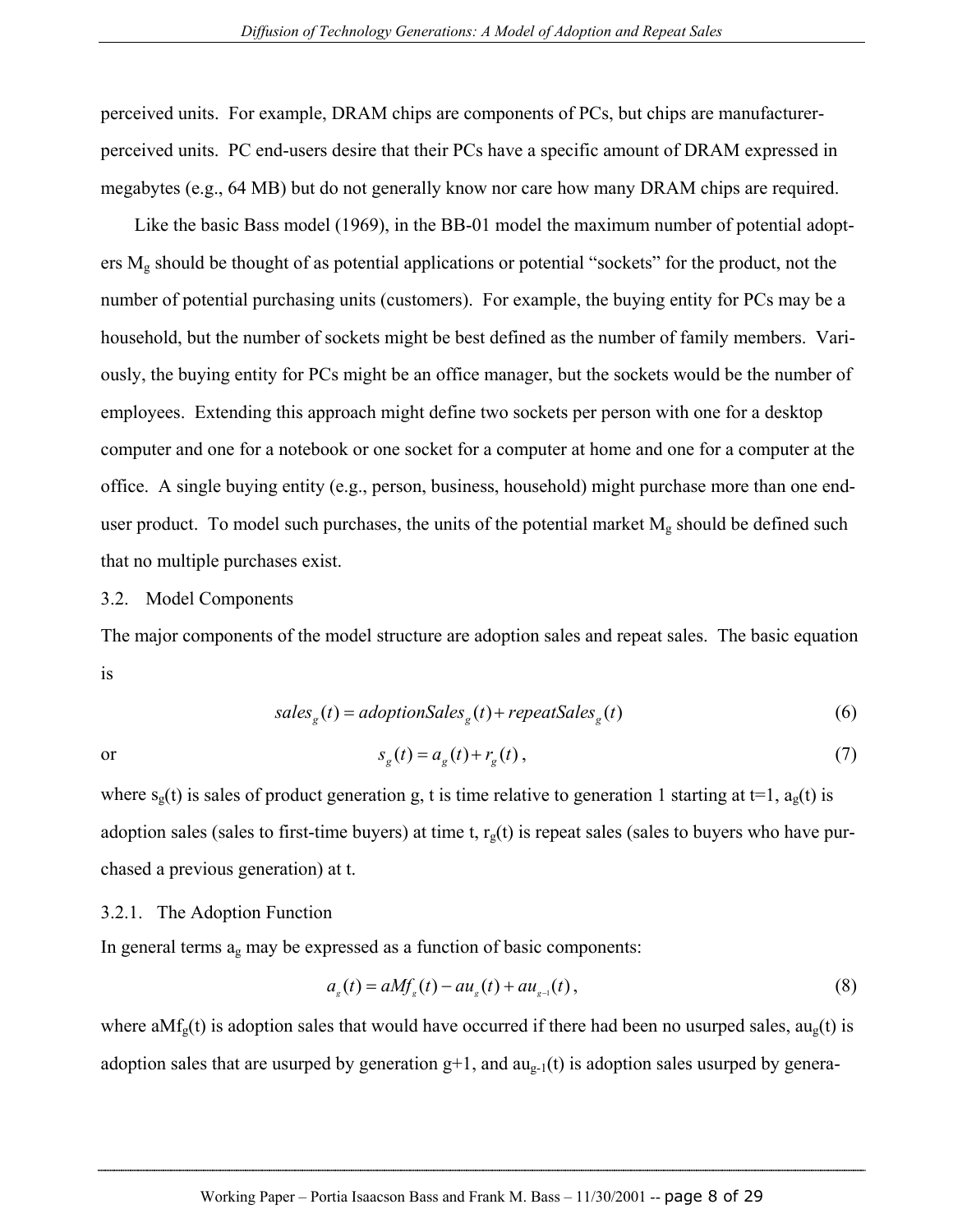tion g from generation g-1. Adoption sales, then, depend on the adoption process and the process of usurpation.

Adoption sales of generation g at time t that would have occurred if there had been no usurped sales is modeled as

$$
aMf_s(t) = M_g f_g(t_g),
$$
\n(9)

where  $M<sub>g</sub>$  is the incremental market potential that is created by generation g, t is the starting time of generation 1 and  $t_g = t - \tau_g + 1$ ,  $1 \oplus t_g \oplus u_g$  with  $\tau_g$  being the time t that generation g was introduced and  $u_{g}$  being the number of periods for which there are sales of generation g.  $f(t)$  is the adoption-time distribution of the basic Bass model as derived in Bass (1969) to be

$$
f(t) = \frac{\frac{(p+q)^2}{p} e^{-(p+q)t}}{\left(1 + \left(\frac{q}{p}\right) e^{-(p+q)t}\right)^2}.
$$
 (10)

Notice that  $M<sub>g</sub>$  has the same meaning as in the basic Bass model, i.e. the maximum number of adopters in the market potential. To accomplish this we used the adoption function f of the Bass model (1969) rather than the cumulative adoption function F that would have led us into the same difficulties as in the Norton-Bass model where  $m_g$  (see equation (5)) is a composite quantity that cannot be separated into its constituents to identify  $M<sub>g</sub>$ . Using f enables the BB-01 model to track the flow of buyers from adoption to repeat purchasing.

The general usurped adoption sales function that we employ is:

$$
au_{g}(t) = aMf_{g}(t) f_{g+1}(t_{g+1}),
$$
\n(11)

where  $au_g(t)$  is the number of adopters usurped by generation  $g+1$ ,  $aMf_g(t)$  is the number of adopters who would have adopted generation g if generation g+1 had not appeared and  $f_{g+1}(t_{g+1})$  is the Bass model adoption distribution for generation g+1. Many different functions might be chosen to represent the timing of usurpation, but because the adoption distribution for generation  $g+1$  will reflect the attractiveness of the new generation, one plausible assumption is that the usurpation distribution will be the same as the adoption distribution for the usurping generation. Substituting equation (11) in equation (8) we have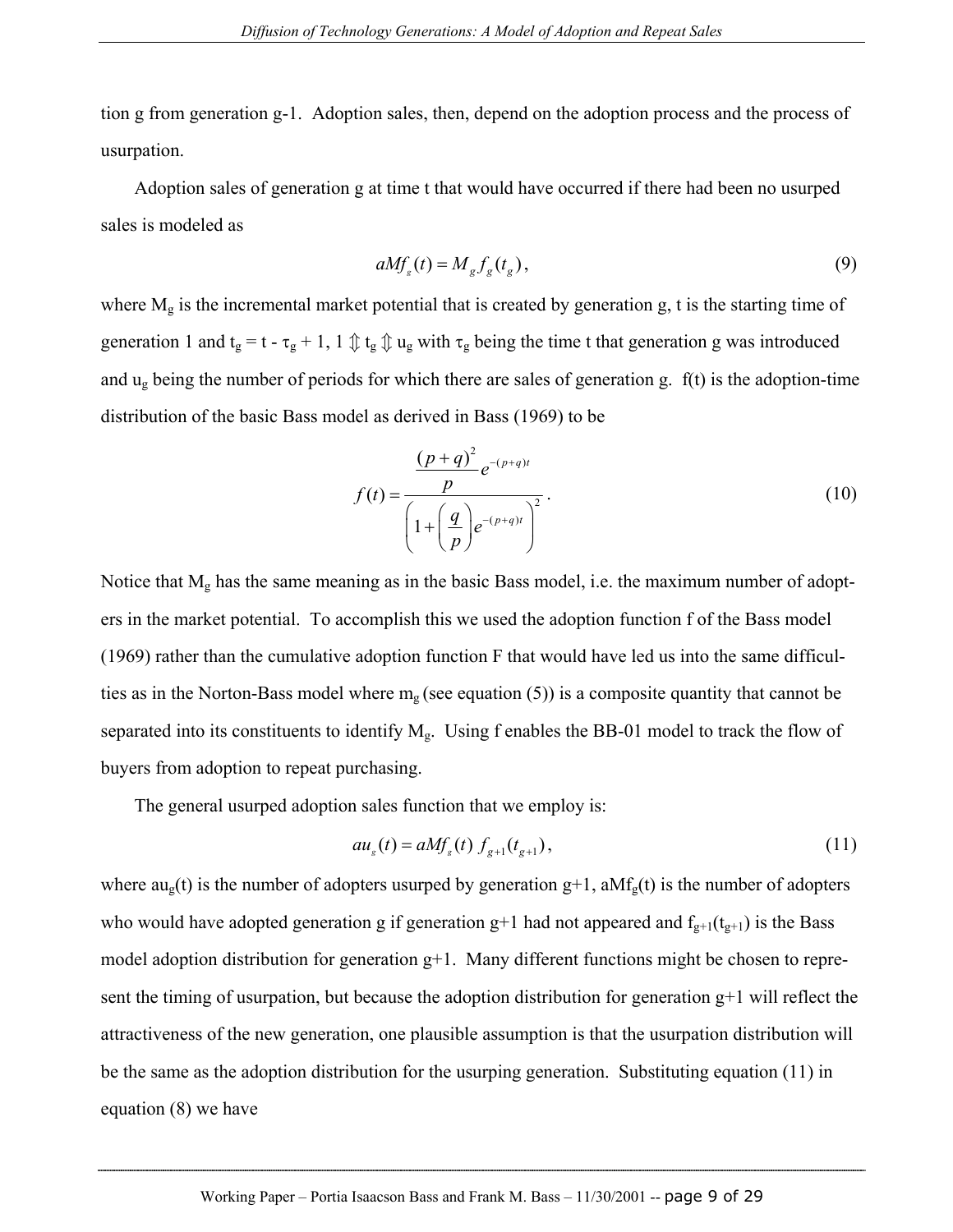$$
a_{g}(t) = aMf_{g}(t) - aMf_{g}(t) f_{g+1}(t_{g+1}) + aMf_{g-1}(t) f_{g}(t_{g}).
$$
\n(12)

#### 3.2.2. The Repeat Function

In general terms the repeat function  $r_g(t)$  may be expressed as:

$$
r_s(t) = rpool_g(t) \phi_g(t_g) - ru_g(t) + ru_{g-1}(t),
$$
\n(13)

where rpool<sub>g</sub>(t) is the pool of buyers available to make a repeat purchase of generation g,  $\phi_g(t_g)$  is the repeat timing distribution, rpool<sub>g</sub>(t)  $\phi_g(t_g)$  is repeat sales that would have been made at  $t_g$  if there had been no usurps,  $ru_g(t)$  is repeat sales that are usurped from generation g, and  $ru_{g+1}(t)$  is sales that are usurped by generation g+1. We have examined different definitions of the repeat pool and different specifications for the repeat timing distribution.

#### *3.2.2.1. Repeat Pool Definition*

For the repeat pool we considered the following definitions: (1) rpool $CA<sub>g</sub>(t)$ , which is cumulative adopters who bought any prior generation through t-1 and (2) rpool $CS_{g}(t)$ , which is cumulative sales of the prior generation through t-1. We have explored other definitions of the repeat pool such as cumulative sales over all generations prior to generation g but discarded them because they involve double counting of buyers in the repeat pool. Consider repeat-pool definition (2),

1 1 1  $s_{g}(t) = \sum s_{g-1}(i)$ *t g i*  $$ − −  $=\sum_{i=1} S_{g-1}(i)$ , which is cumulative sales of the prior generation through t-1 and includes some, but not all, of the adopters and repeaters of generations prior to generation g-1. The appeal of (2) is that it ties repeating for the current generation to the buyers of the prior generation, but its weakness is that at any time t it excludes adopters from generations 1 through g-2 who have not yet purchased generation g-1. This exclusion produces a repeat pool that is too small, especially early in the product life cycle for later generations. We have experimented with this definition in fitting the model to observations of several product categories. We found that in models of products of only a few generations (e.g., 2-4) it was satisfactory. For a larger number of generations (e.g., 8-9), however, the effect was to cause repeat sales to appear too late in the product life cycle, resulting in a longer expected time-to-repeat that does not compare well with experience. Our preferred repeat pool definition is definition (1),  $1 t-1$  $1 \; i = 1$  $g_{g}(t) = \sum \sum a_{i}(t)$ *g t j j i*  $\textit{rpoolCA}_{a}(t) = \sum_{i} a_{i}(t)$  $-1$  t –  $=\sum_{j=1}^{\infty}\sum_{i=1}^{\infty}a_j(i)$ , which is cumulative adopters who bought any prior generation through t-1. This definition is broader than (2) in that it includes adopters of all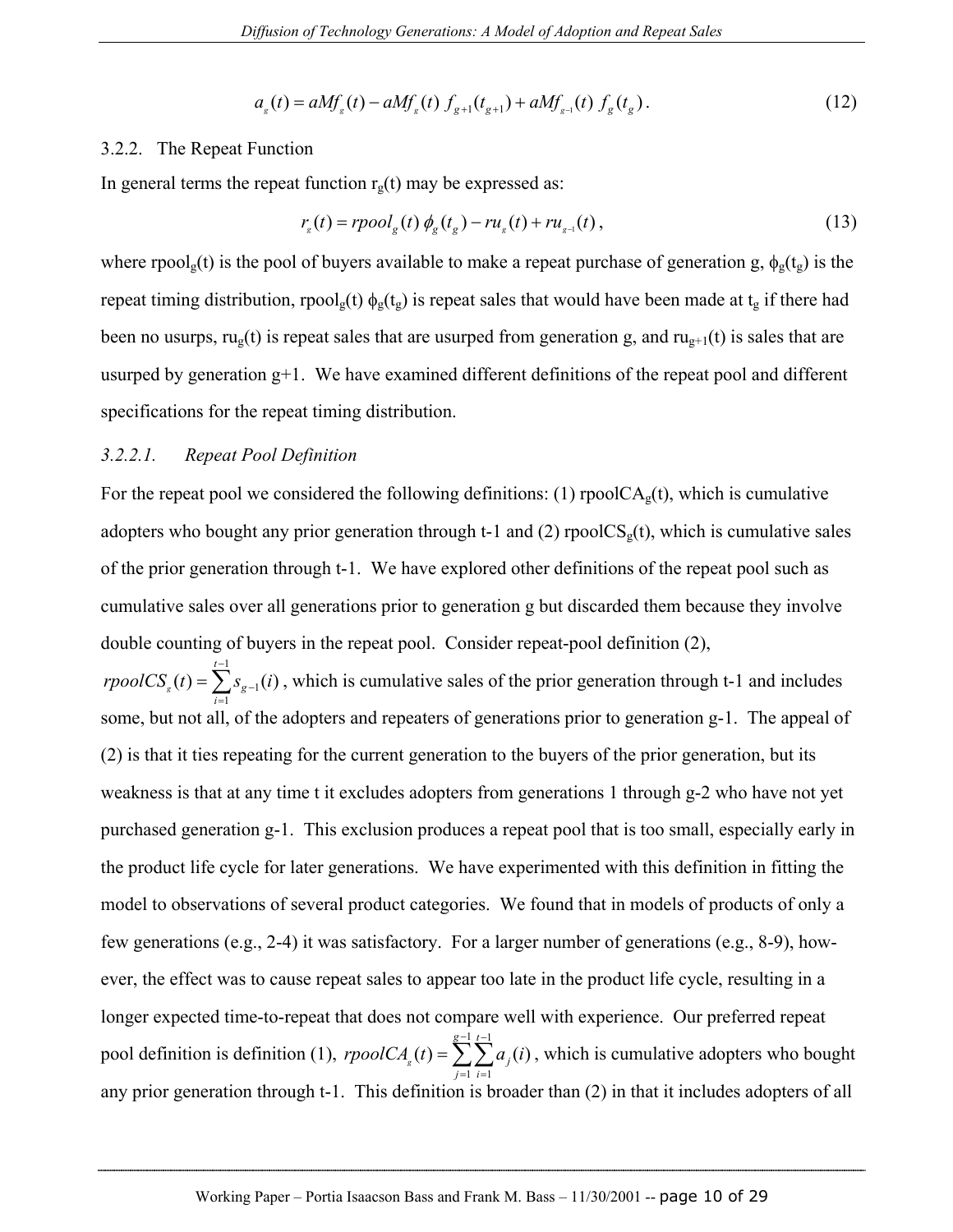prior generations and after several generations is larger so it models repeats earlier in the product life cycle yielding an expected time-to-repeat that compares favorably with experience.

#### *3.2.2.2. Repeat Timing Distribution*

In considering the repeat timing distribution  $\phi(t_g)$ , we have examined the following specifications: (1) a Bass model adoption distribution  $h_g(t_g)$  with additional parameters  $a_g$  and  $b_g$  to be estimated for each generation, (2) a Bass model adoption distribution  $h(t_g)$  with parameters a and b the same for all generations and (3) the same Bass model adoption distribution  $f_g(t_g)$  as used to model adoptions. Each of these employs a Bass model distribution because repeat purchasers like first-time purchasers are influenced by external factors (e.g., advertising and publicity) and internal factors (e.g., product recommendations by prior purchasers). After considering each of these alternatives including fitting a version of the model using each, we concluded that the advantages of simplicity and fewer parameters argued strongly for (3), the same distribution as used for adoptions, in spite of the potential advantage of (1) and (2) in modeling repeat timing independent of adoption timing. The repeat pool is thus given by

$$
rpoolg(t) = rpoolCAg(t) = \sum_{j=1}^{g-1} \sum_{i=1}^{t-1} a_j(i).
$$
 (14)

The repeat function can now be expressed as

$$
r_s(t) = rpool_g(t) f_g(t_g) - ru_g(t) + ru_{g-1}(t),
$$
\n(15)

which by using

$$
rpoolfg(t) = rpoolg(t) fg(tg)
$$
\n(16)

to expand becomes 
$$
r_s(t) = \text{rpool}f_s(t) - r u_s(t) + r u_{s-1}(t).
$$
 (17)

#### *3.2.2.3. Usurpation of Repeat Purchases*

Using equation (16) we specify the usurping function  $ru_{\varrho}(t)$  as

$$
ru_{g}(t) = rpoolf_{g}(t) f_{g+1}(t_{g+1}),
$$
\n(18)

thus allowing repeat purchases to be usurped in the same manner as adoption purchases. Substituting in equation (15) we have the repeat function  $r<sub>g</sub>(t)$  as

$$
r_s(t) = \text{rpoolf}_s(t) - \text{rpoolf}_s(t) f_{g+1}(t_{g+1}) + \text{rpoolf}_{s-1}(t) f_g(t_g). \tag{19}
$$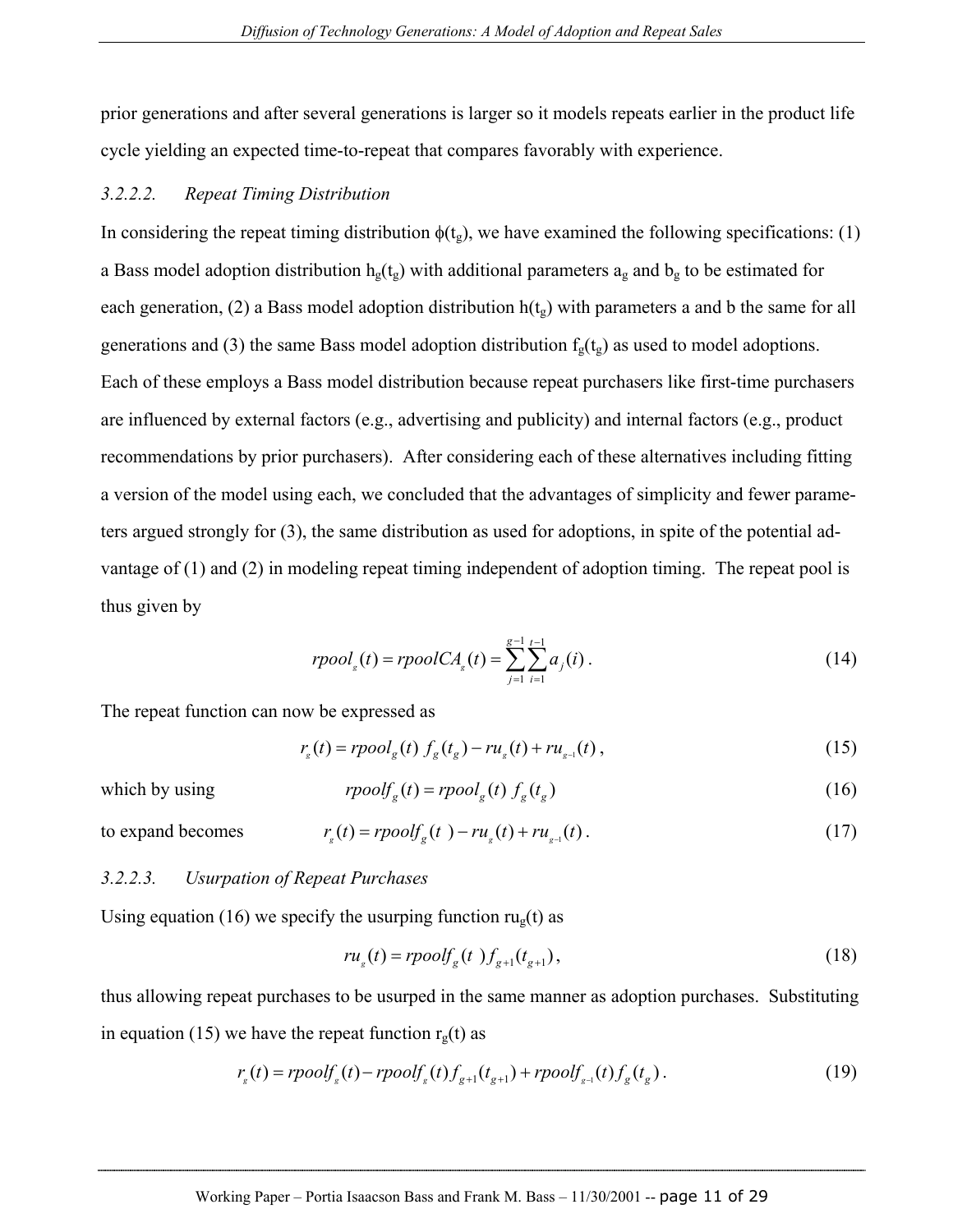#### 3.2.3. Equation to Be Estimated

From equation (7), we have  $s_g(t) = a_g(t) + r_g(t)$ . The components may be expanded using equations (8) and (15) to obtain

$$
s_g(t) = aMf_s(t) - au_s(t) + au_{s-1}(t) + rpool_g(t) f_g(t_s) - ru_s(t) + ru_{s-1}(t),
$$
\n(20)

which with  $(9)$ ,  $(11)$ ,  $(14)$ ,  $(16)$  and  $(18)$  expands to the equation to be estimated:

$$
s_g(t) = a_g(t) + \left[\sum_{j=1}^{g-1} \sum_{i=1}^{t-1} a_j(i)\right] f_g(t_g)
$$
  
 
$$
- \left[\sum_{j=1}^{g-1} \sum_{i=1}^{t-1} a_j(i)\right] f_g(t_g) f_{g+1}(t_{g+1}) + \left[\sum_{j=1}^{g-2} \sum_{i=1}^{t-1} a_j(i)\right] f_{g-1}(t_{g-1}) f_g(t_g),
$$
\n(21)

where  $a<sub>e</sub>(t)$  is defined by equation (12) expanded with equation (9):

$$
a_{g}(t) = M_{g} f_{g}(t_{g}) - M_{g} f_{g}(t_{g}) f_{g+1}(t_{g+1}) + M_{g-1} f_{g-1}(t_{g-1}) f_{g}(t_{g}). \qquad (22)
$$

After estimation of  $p_g$  and  $q_g$  of  $f_g$  and  $M_g$ , the following components of sales can be derived for each generation: adoption purchases before and after usurps, repeat purchases before and after usurps, sales usurped from adoption purchases and sales usurped from repeat purchases.

#### 3.2.4. Calculation of Installed Base and Installed-Base Generational Mix

Installed base  $IB(t)$  is used here as cumulative adopters and at time  $t$  is given

by 
$$
IB(t) = \sum_{g=1}^{G} \sum_{i=1}^{t} a_g(i) = \sum_{g=1}^{G} cum A_g(t),
$$
 (23)

where G is the number of generations and  $a<sub>g</sub>(i)$  is the number of adopters whose first purchase was a generation g product at time i. Equation (23) counts adopters by the generation product they first purchased. There is another way of counting adopters that is especially useful: by the generation of product they own at time t, which if an adopter has made a repeat purchase, will be a later one than they originally purchased. Using equation (7), (23) can be rewritten

$$
\sum_{g=1}^{G} \left[ \left\{ \left( \sum_{i=1}^{t} a_g(i) \right) + \left( \sum_{i=1}^{t} r_g(i) \right) \right\} - \left( \sum_{i=1}^{t} r_{g+1}(i) \right) \right] = \sum_{g=1}^{G} \left[ \left( \sum_{i=1}^{t} s_g(i) \right) - \left( \sum_{i=1}^{t} r_{g+1}(i) \right) \right] = \sum_{g=1}^{G} I B_g(t) ,\tag{24}
$$

where

$$
\left(\sum_{i=1}^{t} s_g(i)\right) - \left(\sum_{i=1}^{t} r_{g+1}(i)\right) = cum S_g(t) - Cum R_g(t) = IB_g(t).
$$
\n(25)

In (25) IB<sub>g</sub>(t) is the number of adopters or repeaters who have purchased a generation g product by time t and have not yet purchased a later generation product; that is, at time t,  $IB_e(t)$  adopters own a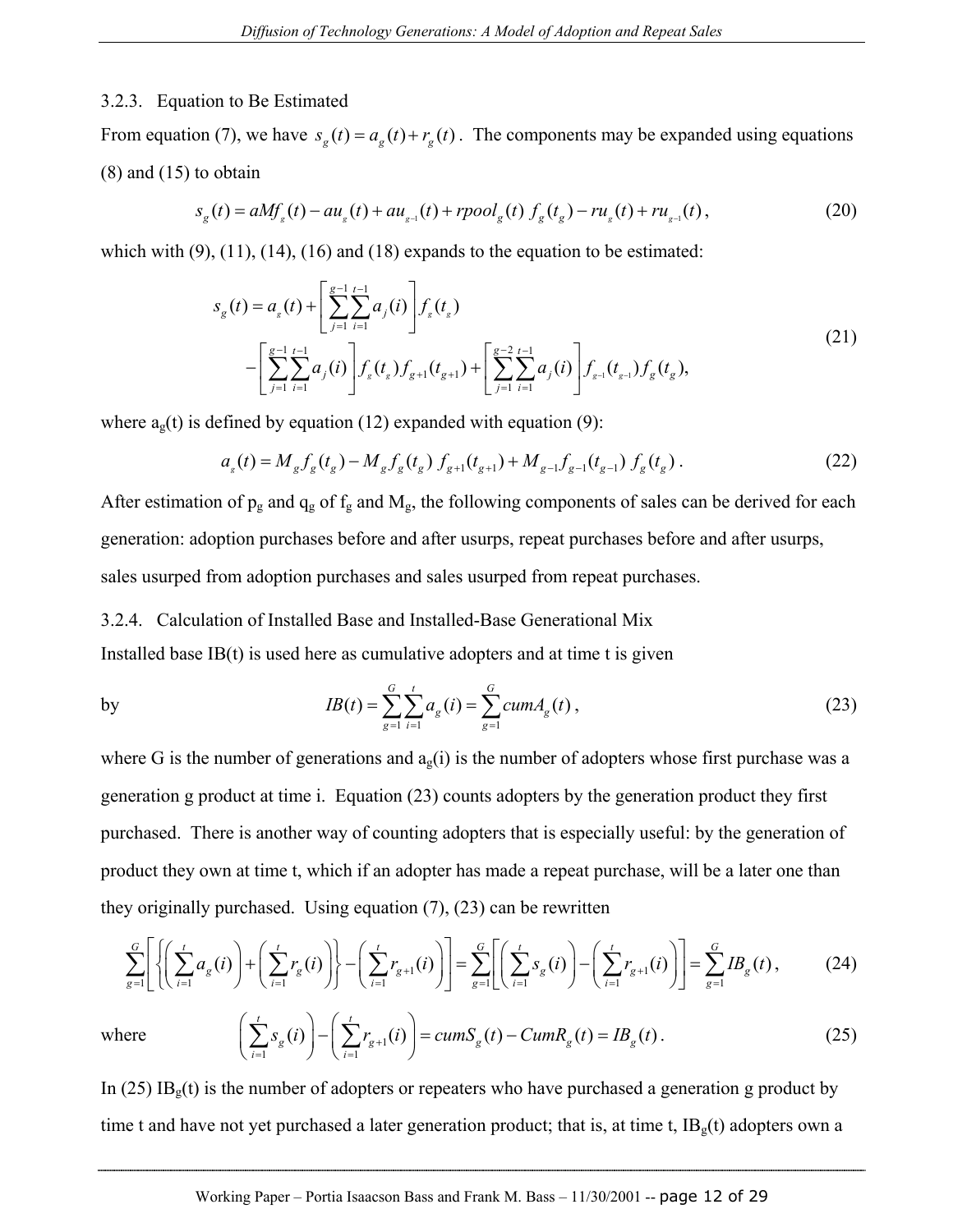generation g product. At t, the installed-base mix is given by the series  $IB_1(t)$ ,  $IB_2(t)$ ...  $IB_G(t)$ . In equations (23), (24) and (25) the quantities  $a<sub>g</sub>(t)$ ,  $s<sub>g</sub>(t)$  and  $r<sub>g</sub>(t)$  are net of usurps so no additional consideration of usurps need be given. If the available data are the number of subscribers by type of service (e.g., wireless telephone subscribers by generation of service), an alternative equation to be estimated is (25) rewritten as

$$
IB_g(t) = \left(\sum_{i=1}^t s_g(i)\right) - \left(\sum_{i=1}^t r_{g+1}(i)\right). \tag{26}
$$

## 4. Models Fit to Empirical Data

The following sections describe the fit of the Norton-Bass model and the BB-01 model to eight generations of DRAM data and nine generations of PC data. In each case, the joint estimates of the parameters of the system of simultaneous nonlinear equations were developed utilizing SAS software. 4.1. Eight Generations of DRAM Data

The data employed are unit sales of dynamic random-access memory (DRAM) chips for eight generations sold between 1974 and 2000. The data are from Dataquest, the leading provider of DRAM shipment data. DRAM generations are commonly identified by the number of bits per chip. As shown in Figure 1, the chip generations modeled here are 4 Kb, 16 Kb, 64 Kb, 256 Kb, 1Mb, 4 Mb,



16 Mb and 64 Mb (Kb and Mb indicate Kilobits and megabits, respectively, where K is  $1024$  and M is  $1024^2 = 1,048,576$ . Chip generations of configurations greater than 64 Mb were in their infancy at the time of this study and were not included. It is remarkable that Figure 1 is consistent with the previously observed em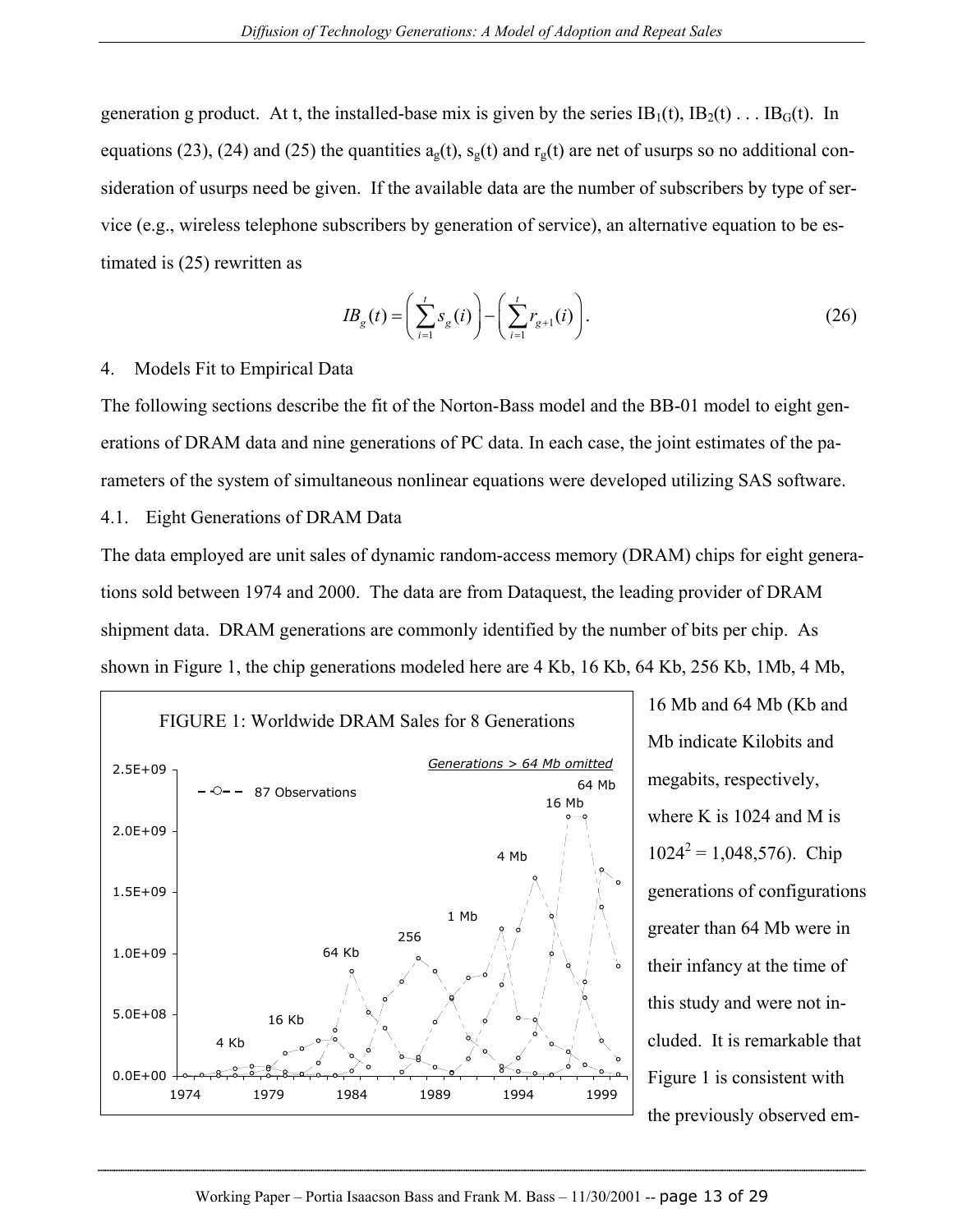pirical generalization pattern (Bass 1995) for the rise and fall of generations and market expansion as generations increase. The generalization previously observed for four or fewer generations is seen here to apply to eight generations of DRAM.

# 4.1.1. Norton-Bass Model Fit to DRAM Data

Figure 2 shows the Norton-Bass model with same p and q fit to eight generations compared to the 87 observations. Fitting the model to eight generations requires that 10 parameters be estimated:  $m_g$  for each generation and p and q of F, the Bass cumulative distribution. Also in Figure 2 are the parameter estimates, standard errors and t-ratios as well as R-squares for each generation, which indicate that the model provides a good fit to each generation.



FIGURE 2. Norton-Bass Model Fit to DRAM Chip Sales

# 4.1.2. BB-01 Model Fit of DRAM Observations

DRAMs are components in many types of end-user products such as PCs, printers, copiers and telecommunication switches. PCs consume most DRAM chips; for example, according to Dataquest, in 1995 PCs were two-thirds of the DRAM market. With respect to the characteristics described below the remainder of the DRAM market is thought to be similar to the PC market.

DRAM manufacturers identify DRAM generations as the number of bits per chip expressed in kilobits (Kb) or megabits (Mb), but end-users of the products in which DRAMs are parts typically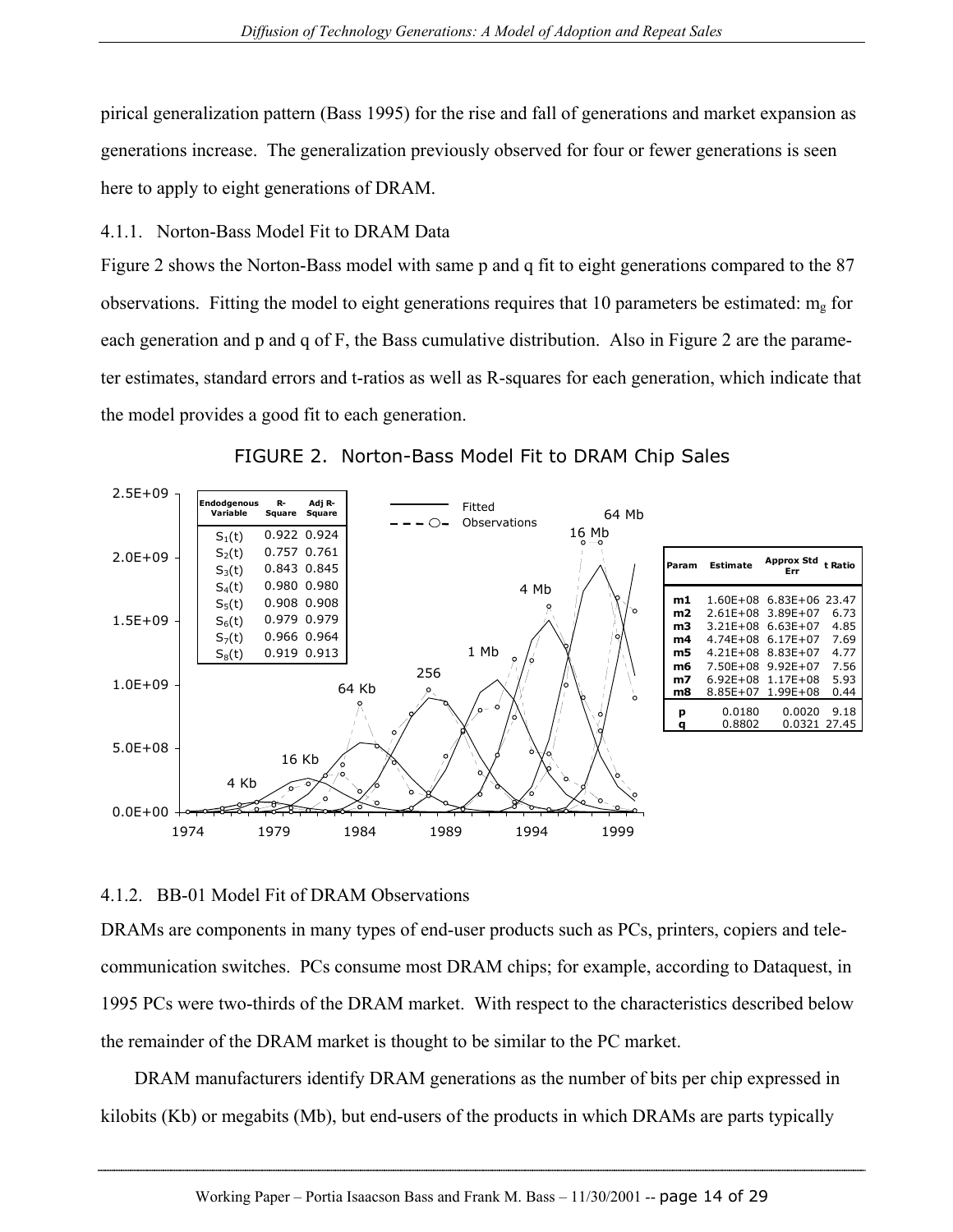specify only the amount of DRAM bits desired, not the chip configuration. Because the bit is the most convenient common factor for all chip configurations, a product socket is best though of as for a single bit when employing the BB-01 model to fit DRAM generations data.

When an end-user makes a first-purchase of end-use equipment (e.g., PC), the component DRAM bits are first-time purchases (adoptions). End users upgrade DRAM by adding chips or by replacing chips with a later generation. The bits in added chips are also adoptions. The bits in replacement chips are repeat purchases up to the number of bits being replaced; over that the bits are adoptions. Similar rules apply when the end-use equipment is replaced: bits in the new equipment up to the number of bits in the equipment being replaced are repeats; others are adoptions. End-users of products using DRAMs tend to expand or upgrade DRAM with each new DRAM generation because (1) applications grow in memory requirement and (2) DRAM prices drop from generation to generation: typically a generation g bit costs one-fourth of a generation g-1 bit.

One might wonder whether DRAM satisfies the BB-01 model definition of a generation. Do users of end-use equipment with DRAM components virtually always replace and expand their DRAM bits with each new DRAM generation? Remember that PC users can replace their DRAM in two ways: (1) by replacing or adding DRAM chips or (2) by replacing the PC. There were eight generations of DRAM chips between 1975 and 2000 and nine generations of PCs. Clearly, the generations cycles of these two product categories are on the average about the same. The reason is simply that the other main drivers of PC generations (e.g., microprocessors, graphics controller, disk drive electronics) are on the same cycle as DRAMs because like DRAMs they are semiconductor products.

Because DRAM is on about the same generation cycle as its end-use products, the BB-01 model can be used to fit DRAM sales in a three-step process. First, DRAM chips are changed to bits by multiplying sales for each generation by the number of bits per chip for the generation. Second, the BB-01 model is fit to bits sold per generation. Finally, fitted bit sales,  $M<sub>g</sub>$  for each generation and model components (e.g., adoptions, repeats, usurps) as well as the parameter standard errors are divided by generational bits per chip to convert back to chips. Figure 3 shows the result compared to the 87 observations. The model closely replicates the empirical generalization of the rise and fall of generations and market expansion as generations increase. The fit is better than that of the Norton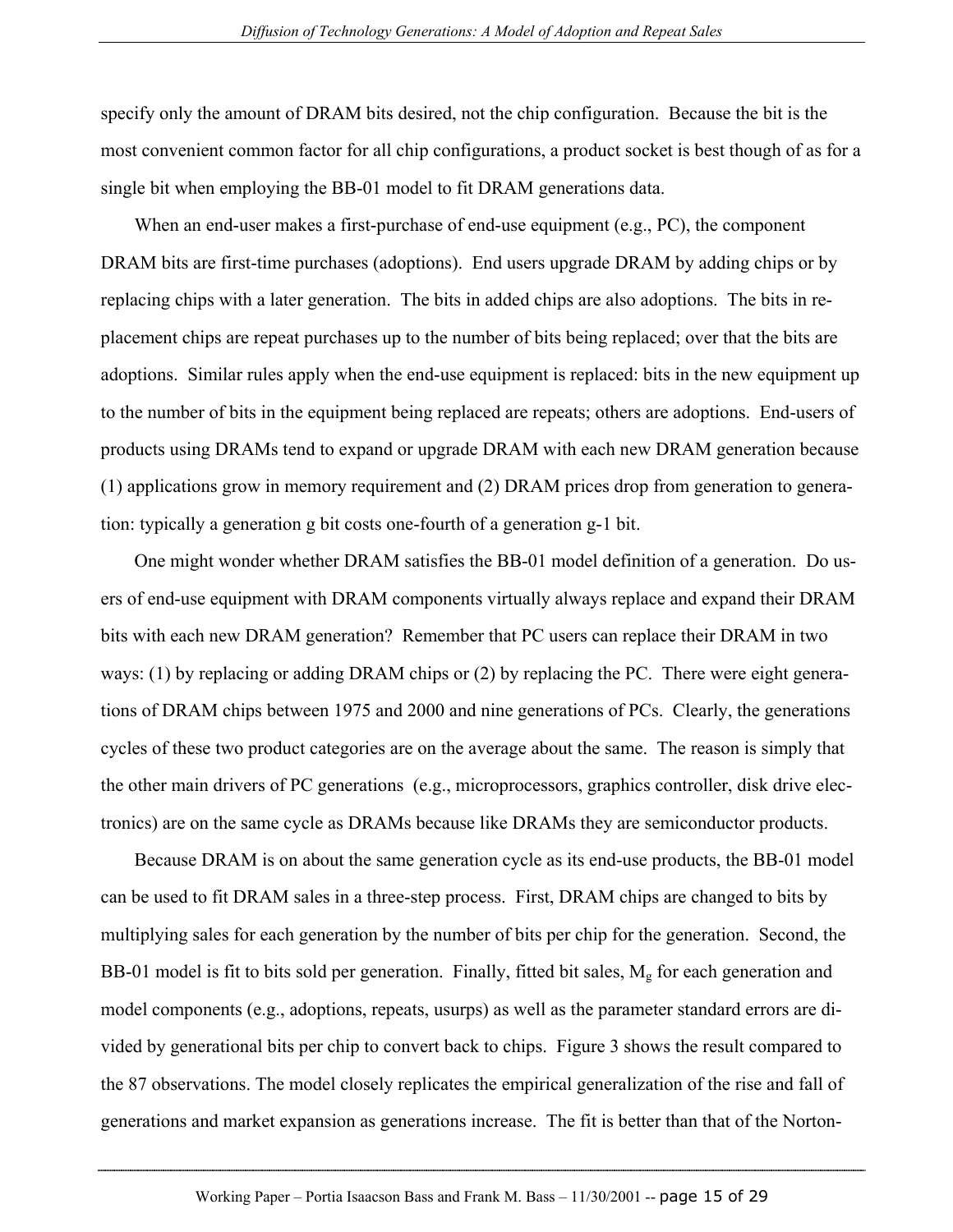Bass model with R-squares for four of the eight generations greater than .99 and with t-ratios quite high. The fit is also superior to the Norton-Bass model fit with generational p's and q's (not shown).



FIGURE 3. Bass-Bass Model Fit to DRAM Chip Sales

The fit of the BB-01 model is not the sole criterion for judging its usefulness. Rather, the information content that can be generated from the model should also be considered. For example, Figure 4 shows the totals for all generations of DRAM chip adoptions and separately of repeats while Figure 5 shows the layers of adoptions and repeat purchases. Remarkably, even after 27 years, adoptions are still by far the largest portion of sales. Bits per chip have increased so rapidly, quadrupling each generation, that repeat purchasers have recently bought fewer chips each generation and still increased the number of bits per end-use device (e.g., PC). The result has been that for DRAM manufacturers to achieve chip sales growth they have had to rely on market expansion.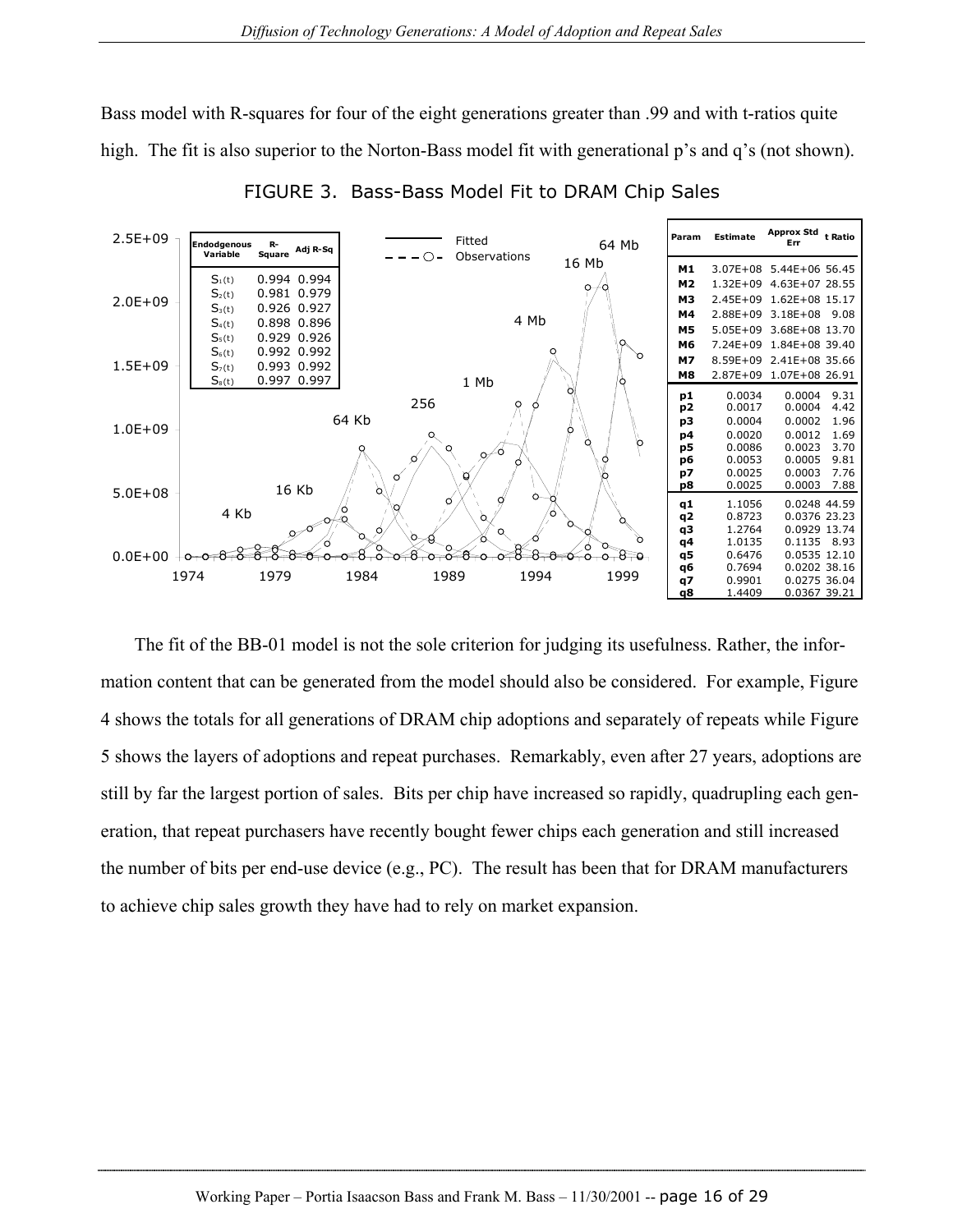

### Figure 4. DRAM Adoptions v. Repeats (Left) Figure 5. DRAM Adoptions v. Repeats (Stacked) (Right)

#### 4.2. Nine Generations of Personal Computers

Sales data for PCs by generation suitable for the BB-01 model are not available. Data categorizing PC sales by microprocessor bit-width (e.g, 8-bits, 16-bits, 32-bits) are sometimes used, but this definition of generations identifies only three for the entire 26-year history of PCs. We develop below the required generational definitions capturing all primary user-perceived PC generations.

Although PC data by generation are not available, total sales by year (see Figure 6) are, *albeit* not from a single source. We used publications and databases from Future Computing, StoreBoard, Computer Industry Almanac, BIS, Computer Industry Forecasts and eTForecasts as well as over a million articles to glean the data and supporting qualitative information. We used data for only the U.S. market because worldwide data are not as often based on reliable measurements. We included PCs sold to both consumers and businesses. We included all operating systems (e.g., Basic, CP/M, DOS, Apple II, Macintosh, Windows, Unix) and all PC forms (e.g., desktop computers, notebook computers, small servers) except handhelds. We used an all-inclusive approach because the various segments are so intricately intertwined that they are not separable. For example, a business user is a consumer at home so consumer and business PC diffusion are not separable. We also used estimates of installed base (see Figure 7) although we considered these estimates less reliable.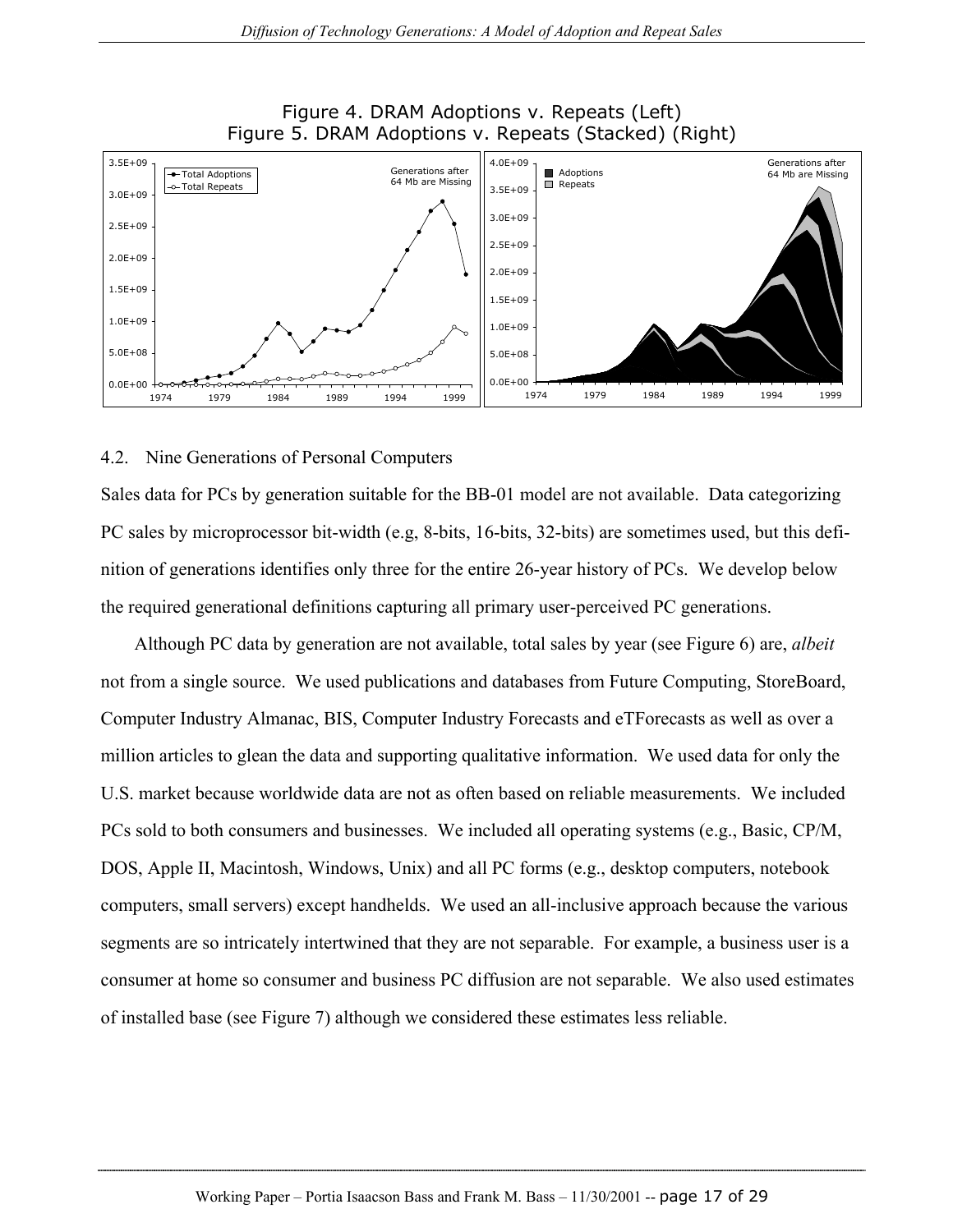





The Slicer model was used to decompose total sales into the constituent-generation sales shown in Figures 8 and 9 with generations named by the primary trigger (see Table 1). The Slicer model methodology has three key steps. First, user-perceived generations are identified by start and end dates by doing a thorough review of the category history with the goal of identifying all product changes that triggered massive repeat purchasing. We used more than a million articles about the PC market to glean

Figure 8. U.S. PC Unit Sales by Generation (Left) Figure 9. U.S. PC Unit Sales by Generation (Stacked) (Right)

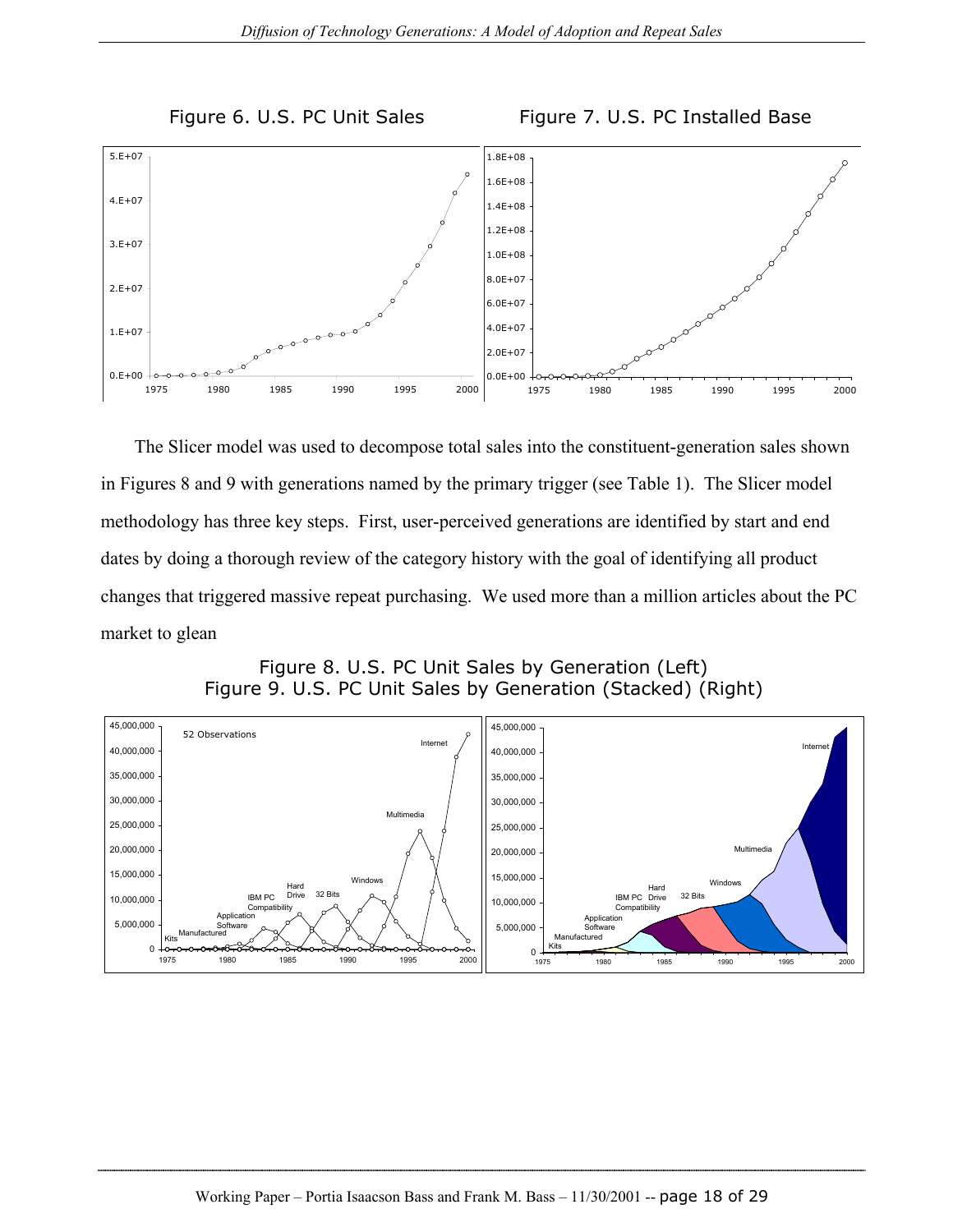| TABLE 1. U.S. PC Generations (1975-2000) |                                       |                                                           |                        |                                                                                                              |                                        |                                                                                    |
|------------------------------------------|---------------------------------------|-----------------------------------------------------------|------------------------|--------------------------------------------------------------------------------------------------------------|----------------------------------------|------------------------------------------------------------------------------------|
| Generation                               | <b>Main Trigger</b><br>(Name)         | <b>Secondary</b><br><b>Drivers</b>                        | Start-<br>End<br>Years | <b>Typical Configuration</b>                                                                                 | Price                                  | <b>New Thing</b>                                                                   |
| 1                                        | <b>Kits</b>                           | Micro-<br>processors,<br><b>MS Basic</b>                  | 1975-<br>1978          | 1-2 MHz 8080, 4-8KB RAM,<br>Cassette Tape, Basic                                                             | \$500-<br>\$800                        | Desktop PC<br>Kits, Basic                                                          |
| $\overline{2}$                           | Manufactured CP/M,<br><b>PCs</b>      | Floppy                                                    | 1977-<br>1980          | 1-2 MHz Z80, 16-32KB<br>DRAM, Floppy Disk, CP/M,<br>Basic                                                    | \$1,500-<br>\$2,500                    | Manufactured<br>PCs, CP/M OS,<br>Floppy, Games                                     |
| 3                                        | <b>Application</b><br><b>Software</b> | Home<br>Computers                                         | 1979-<br>1983          | 2-5 MHz Z80, 32-64KB<br>DRAM, Hard Disk, Floppy,<br>CP/M, Basic                                              | \$100-<br>\$300,<br>\$2,000<br>\$3,500 | Modem,<br>VisiCalc WP,<br>DB                                                       |
| 4                                        | <b>IBM PC</b><br>Compatibility        | Complete PC 1982-<br>Standard                             | 1987                   | 5-10 MHz Intel 8088, 64-<br>256KB DRAM, HD/Floppy, MS<br><b>DOS</b>                                          |                                        | Complete PC<br>\$2,500-Standard,<br>\$4,000 Portable PC,<br><b>B&amp;W Monitor</b> |
|                                          | 5 Hard Drive                          | Mac,<br>LaserJet,<br>Desktop<br>Publishing                | 1984-<br>1989          | 6-12.5 MHz Intel 286, 256KB-<br>1MB DRAM, 10-40MB HD,<br>Floppy, MS DOS, Macintosh                           | \$2,000<br>\$4,000                     | Laptop, Color<br>Monitor, LAN,<br>Mouse                                            |
|                                          | 6 32-Bits                             | Larger<br>Addressable<br>RAM                              | 1987-<br>1993          | 16-33 MHz Intel 386, 1-4MB<br>DRAM, 80-250MB HD,<br>Floppy, MS DOS, Macintosh                                |                                        | Laser Printer,<br>\$2,000-Desktop<br>\$5,000 Publishing,<br>Notebook PC            |
| $\overline{7}$                           | <b>Windows</b>                        | Notebooks                                                 | 1990-<br>1996          | 25-50 MHz Intel 486, 4-8MB<br>DRAM, 300-600MB HD,<br>Floppy, Windows 3.0                                     |                                        | \$1,700-Client/Server,<br>\$4,500 Color Printer,                                   |
|                                          | 8 Multimedia                          | Under<br>\$1,000 PCs,<br>CD ROM                           | 1993-<br>2000          | 60-150 MHz Intel 486-<br>Pentium, 8-16MB DRAM,<br>800MB-6GB HD, Floppy, CD<br>ROM, Windows 3.1-95-NT         |                                        | Web Browser,<br>\$1,000-CD ROM,<br>\$4,000 Sound, Color<br>Notebook                |
|                                          | 9 Internet                            | Low-Price<br>PCs, Email,<br>Web<br>Content,<br>56K+ Modem | 1997-                  | 150MHz-1GHz Intel Pentium<br>II-III, 16-128MB DRAM, 8-<br>30GB HD, Floppy, CD ROM,<br>Windows 98-2000, Linux | \$500-<br>\$3,500                      | CD-R, DVD                                                                          |

the detailed generational history, a summary of which is shown in Table 1. In the second step of the Slicer methodology, installed-base estimates are used to calculate plausible upper and lower bounds on cumulative adopters for each generation. Estimates of the installed base exceed cumulative adopters by the number of systems that have been replaced but not discarded. Moreover, installed-base estimates are subject to error of unknown magnitude; therefore, the installed-base numbers imply uncertainty about the magnitude and increase in cumulative adopters. The Slicer algorithm employs the installed-base trajectory to define bounds that are used dy-

namically to limit the percentage change in cumulative adopters (cumulative  $M<sub>g</sub>$ ) from generation to generation. Using the bounds defined in step 2 in the third and final step, the Slicer model requires that

$$
TotalSales(t) = \sum_{g=1}^{G} s_g(t_g),
$$
\n(27)

where TotalSales(t) is sum of sales of all generations of a product category (e.g., PCs), G is the number of generations, t is the starting time of generation 1 and  $t_g = t - \tau_g + 1$ ,  $1 \oplus t_g \oplus u_g$  with  $\tau_g$  being the time t that generation g was introduced and  $u<sub>g</sub>$  being the number of periods for which there are sales of generation g. In equation (27), sales of generation g at time  $t<sub>g</sub>$  is specified by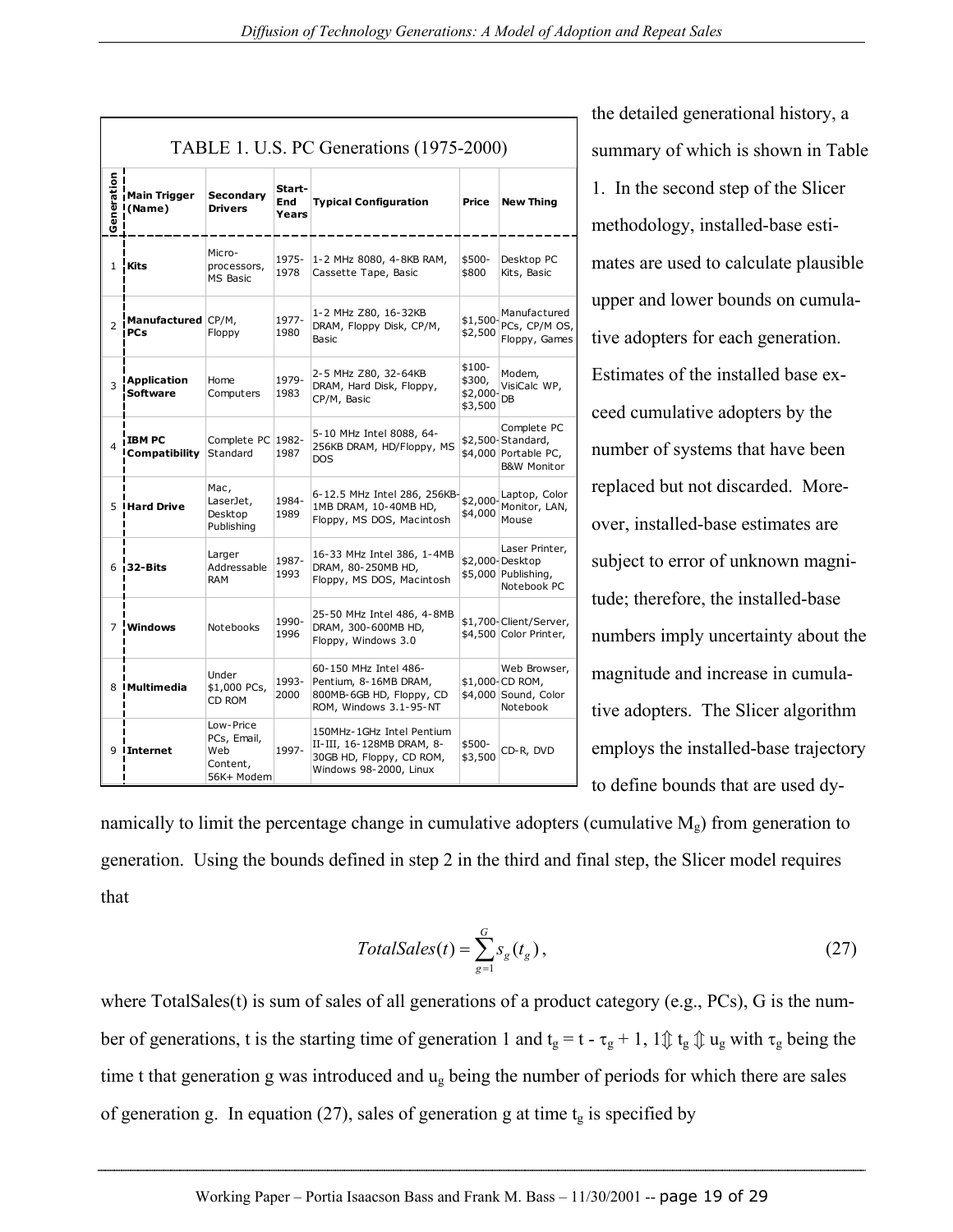$$
s_g(t_g) = \left(\sum_{j=1}^g M_g\right) f_g(t_g),\tag{28}
$$

where  $M_g$  is the incremental market potential of generation g and  $f_g$  is the adoption distribution of the basic Bass model as specified in equation (10). The set of series  $s_g(t_g)$ ,  $1 \oplus g \oplus G$ , we refer to as the resulting *slice* of total sales. By using cumulative market potential 1 *g g j M*  $\sum_{j=1}^{8} M_{g}$  as the quantity that is multiplied by  $f_g(t_g)$ , the model dictates that the adopters of all prior generations as well as the adopters of the current generation will purchase the current generation according to the Bass adoption distribution.

The Slicer algorithm that we have developed estimates the underlying sales for each PC generation. The algorithm requires that the sum of the estimated generational sales for each time period closely approximate the known total sales for each time period. To generate the data shown in Figures 8 and 9, a combination of random and learning algorithms requiring intensive computing (ten PCs running in parallel over several days) were used. The plausibility of the final slice was judged by comparing known sales of a lead product (e.g., Windows) when available, to the generation sales estimated by the algorithm. For detailed information about the algorithm, see Bass and Bass (2001).

#### 4.2.1. Norton-Bass Generations Model Fit to PC-Generations Data

Figure 10 shows the Norton-Bass model fit to nine generations of PC data compared to the 52 observations. Fitting the Norton-Bass model to nine generations requires that 11 parameters be estimated: mg for each generation and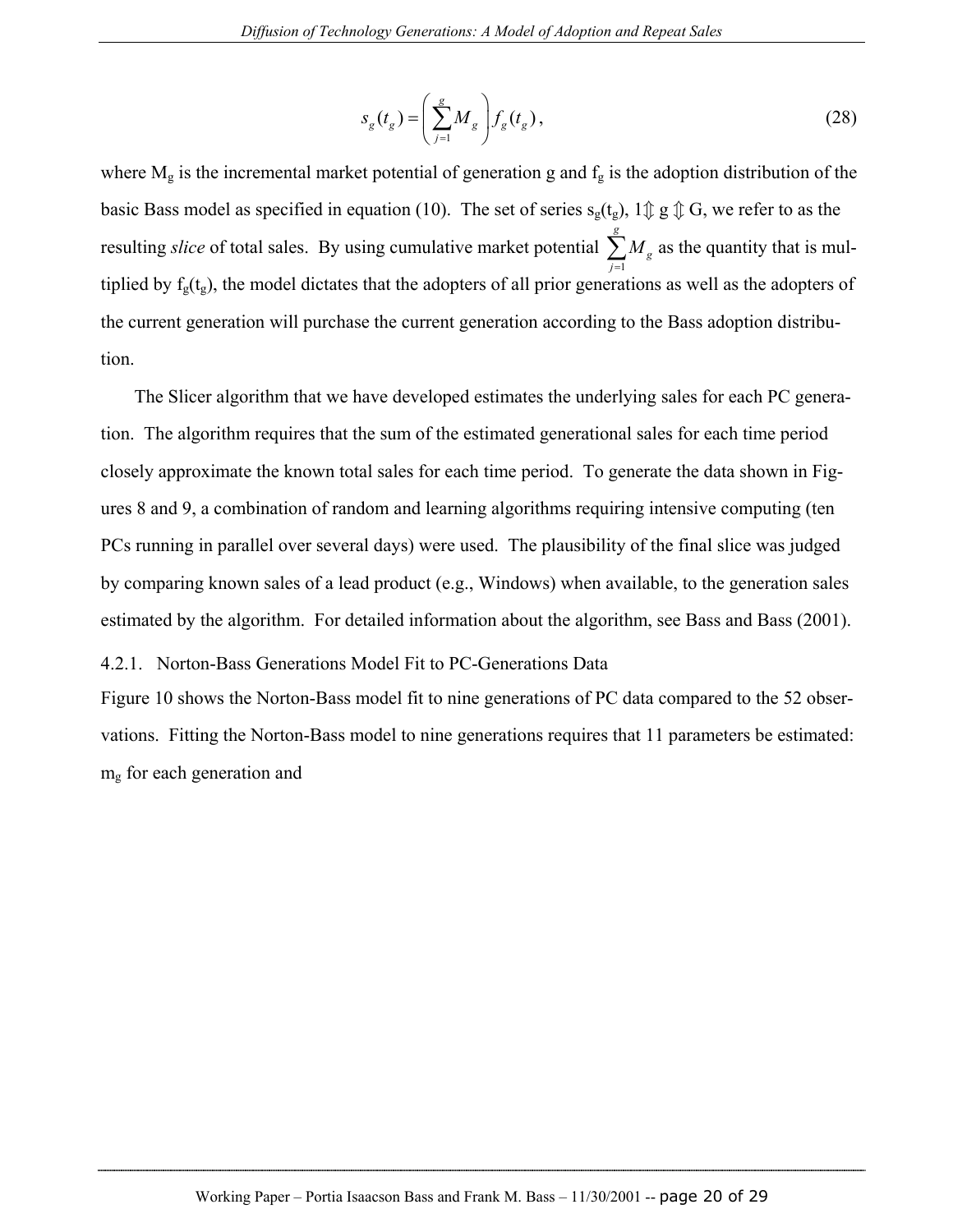

#### FIGURE 10. Norton-Bass Model Fit to PC Generations

p and q of F, the Bass cumulative distribution. Figure 10 also shows the parameter estimates with parameter standard errors and t-ratios as well as R-squares for each generation. It is clear that the Norton-Bass model provides an excellent fit to the nine generations of PCs. The t-ratios for all parameter estimates are very high and the R-squares for the last three generations are greater than .99.

#### 4.2.2. BB-01 Generations Model Fit to PC-Generations Data

Figure 11 shows the BB-01 model fit to nine generations of PCs compared to the 52 observations. Fitting the BB-01 model to nine generations requires that 27 parameters be estimated:  $p_g$  and  $q_g$  of  $f_g$ and Mg for each generation. Also shown are the parameter estimates with standard errors and t-ratios as well as generational R-squares. The fit of the model is extraordinarily strong with R-squares for each generation of .999 or greater. The high R-squares from the BB-01 model fit to the Slicer output are not surprising since Slicer and the BB-01 model are based, *albeit* with different implementations, on the same key insight into "fast-tech" markets: each adopter purchases one product each generation. Both the Slicer output and the BB-01 model fit of it should be judged, not on the BB-01 Rsquares, but on the plausibility of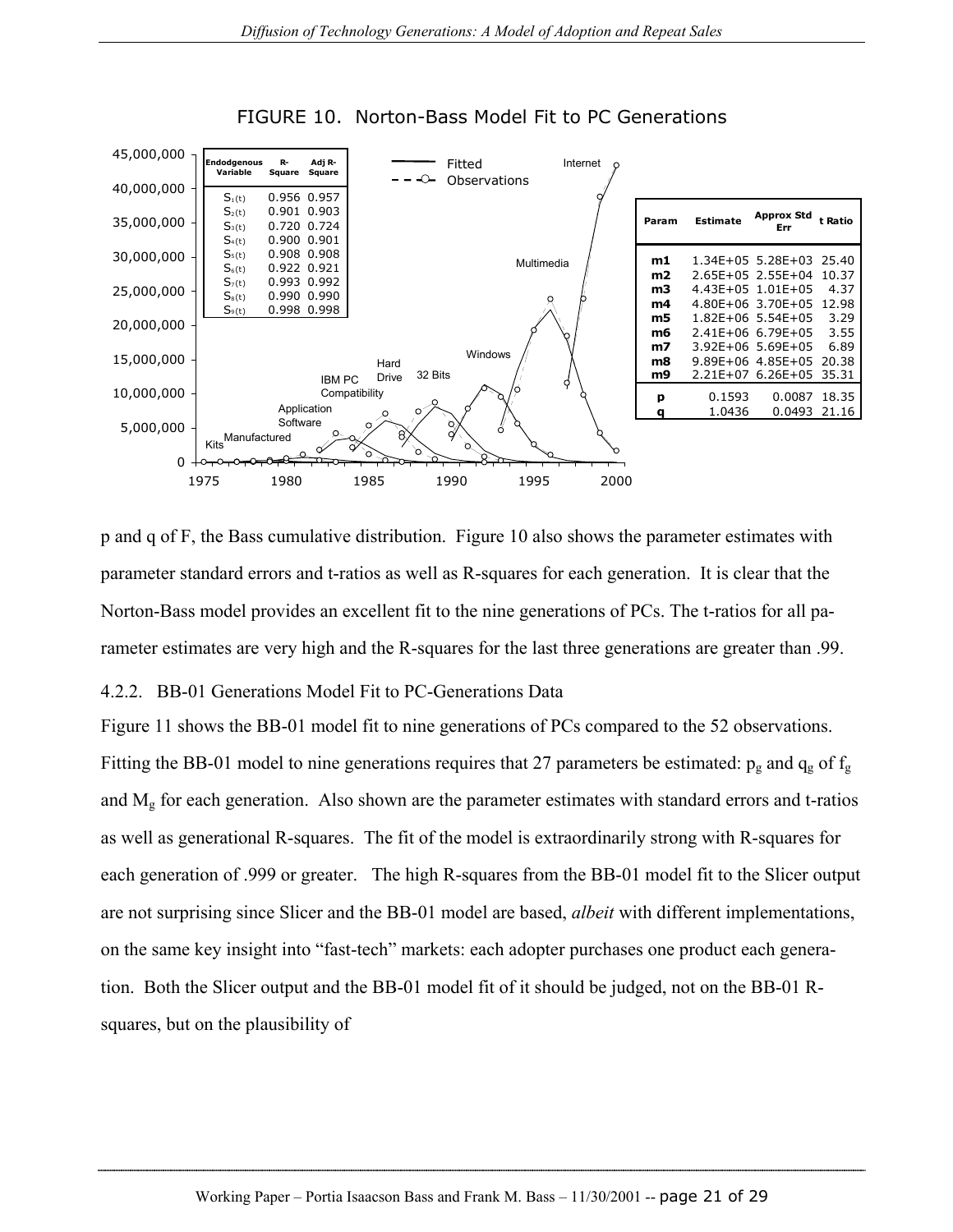

FIGURE 11. Bass-Bass Model Fit to PC Generations

the resulting decomposition into adoption and repeat purchases as well as other obtainable information. We considered and found highly plausible each of the following: (1) the evolution of repeat purchases and adoptions for each generation, (2) the trend in repeats as a percentage of sales, (3) the expected time-to-repeat trend, (4) the installed base over time, (5) the evolution of the installed-base mix and (6) the fit of the basic Bass model to BB-01 adopters.



FIGURE 12. Components of Sales of Personal Computer Generation Seven

Figure 12 shows the constituents of generation seven sales. Since the market is substantially developed by generation seven, it is not surprising that repeat purchases are the largest component fol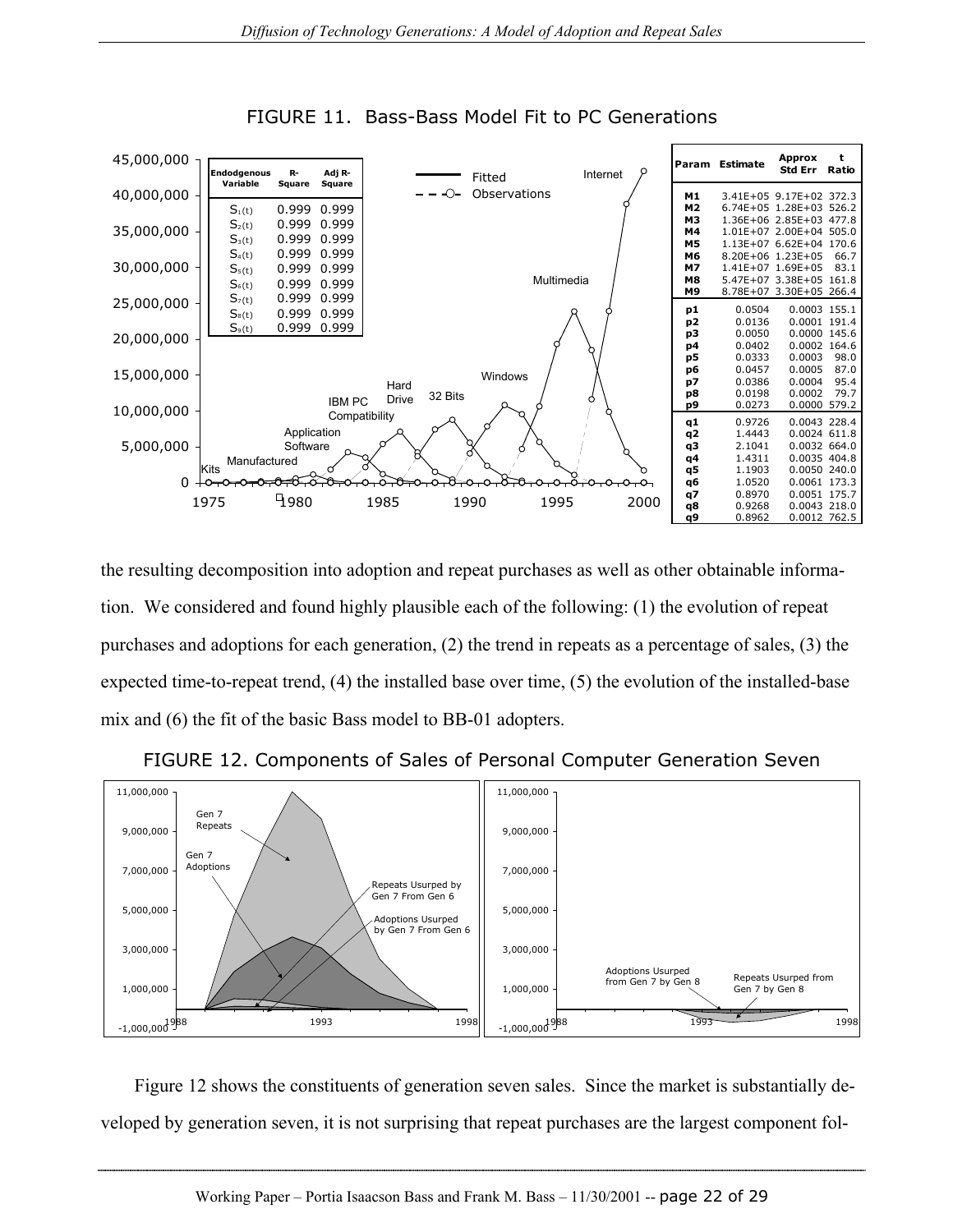lowed by adoptions. Repeat purchases, adoptions and usurps increase from the start of generation seven while adoptions and repeats usurped from generation seven start with eight.

In Figure 13, adoptions and repeats for each generation are shown. The upper line bounding the total area closely approximates total U.S. PC sales in Figure 6. The graph shows that repeat pur-



chases contribute substantially to sales after the first few generations. Figure 14 and Figure 15 make clear that repeats are generally increasing with time except when the market has been substantially expanded by the appeal of a new generation. The first such market expansion occurred in 1982

when adoptions surged following the introduction of the IBM PC. In 1989 repeats peaked at 71% of sales after which repeat purchases decreased relative to adoptions each year because of a succession of new technologies that expanded the market; namely, Windows and notebook PCs in generation



FIGURE 14. Repeats and Adoptions (Stacked) (Left) FIGURE 15. Repeats as Percentage of Sales (Right)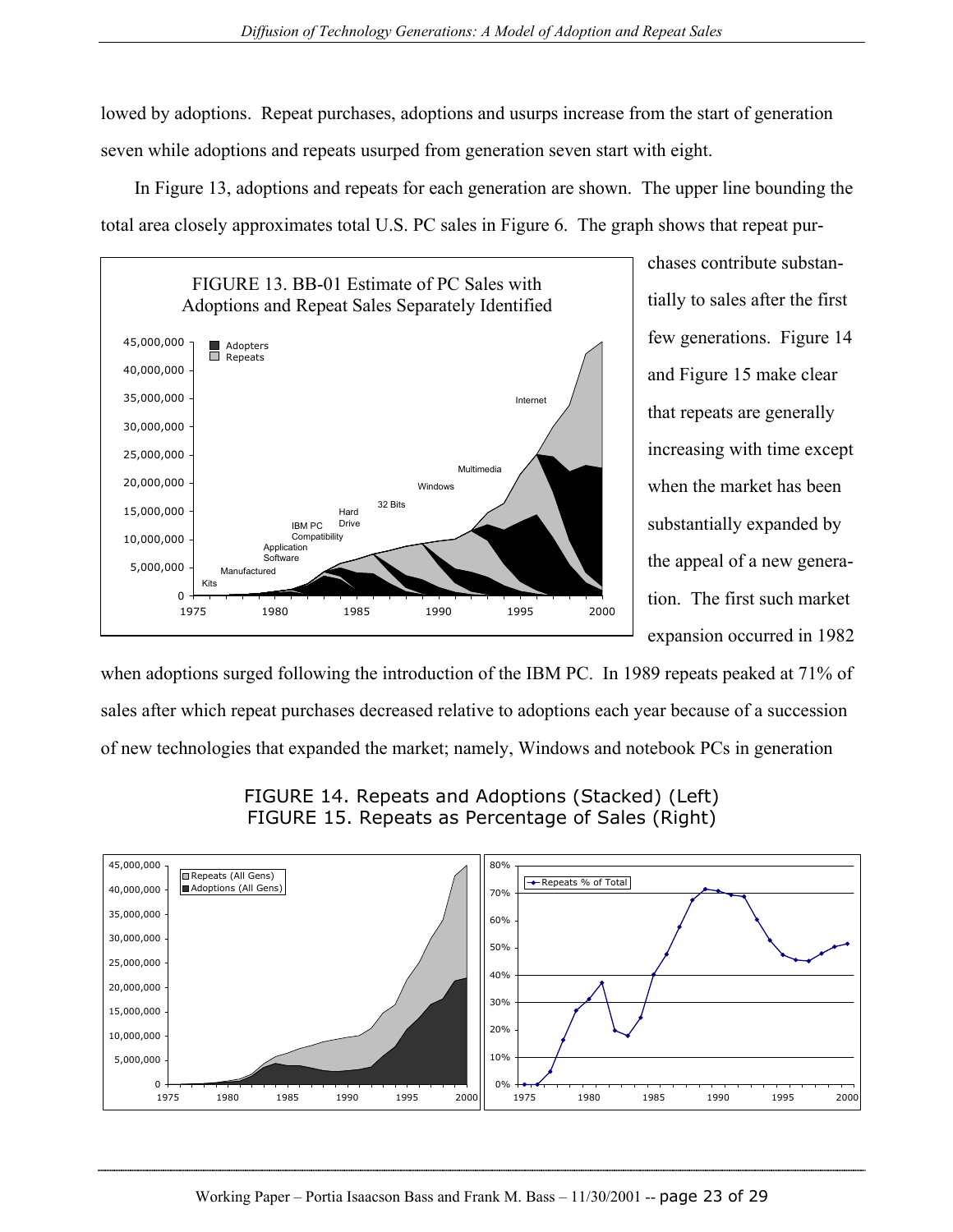seven, multimedia in generation eight and the Internet and under low-price PCs in generation nine. From a low of 50% in 1998, repeat purchases started gaining again on adoptions. The reversals as well as the percentages shown in Figure 15 are similar to those reported in the PC industry.

Another benchmark used to judge the plausibility of the BB-01 result is typical time between purchases, which has been reported at times for some PC market segments. Figure 16 compares reported typical time between purchases to calculated expected time-to-repeat (ETR). We calculated ETR by assuming that repeaters make repeat purchases of generation g in the same order that they



purchased the prior generation. By simulating a first-in-first-out (FIFO) queue of generation g-1 purchasers, we are able to calculate at any time t the ETR for those leaving the FIFO queue by making a repeat purchase of generation g. The annual average ETR is a weighted average over all generations. Figure 16 shows bands of reported typical times

between purchases for three time intervals as a background for average annual ETR, which together show plausibility of the expected time to repeat series. The 1981-82 ETR dip was due to the introduction of the IBM PC, which attracted repeat purchases earlier than they would have otherwise occurred.

Figure 17 shows cumulative adopters calculated by the BB-01 model compared to industry estimates of installed base. Figure 18 shows the installed-base mix by year calculated by the BB-01 model, which quantifies PCs of a given vintage that are still in use.

The trends in Figure 17 are similar, both increasing with comparable slopes over much of the range. The BB-01 installed base is lower and lags industry estimates by a few of years. As previously explained, estimates of the installed base exceed cumulative adopters by the number of PCs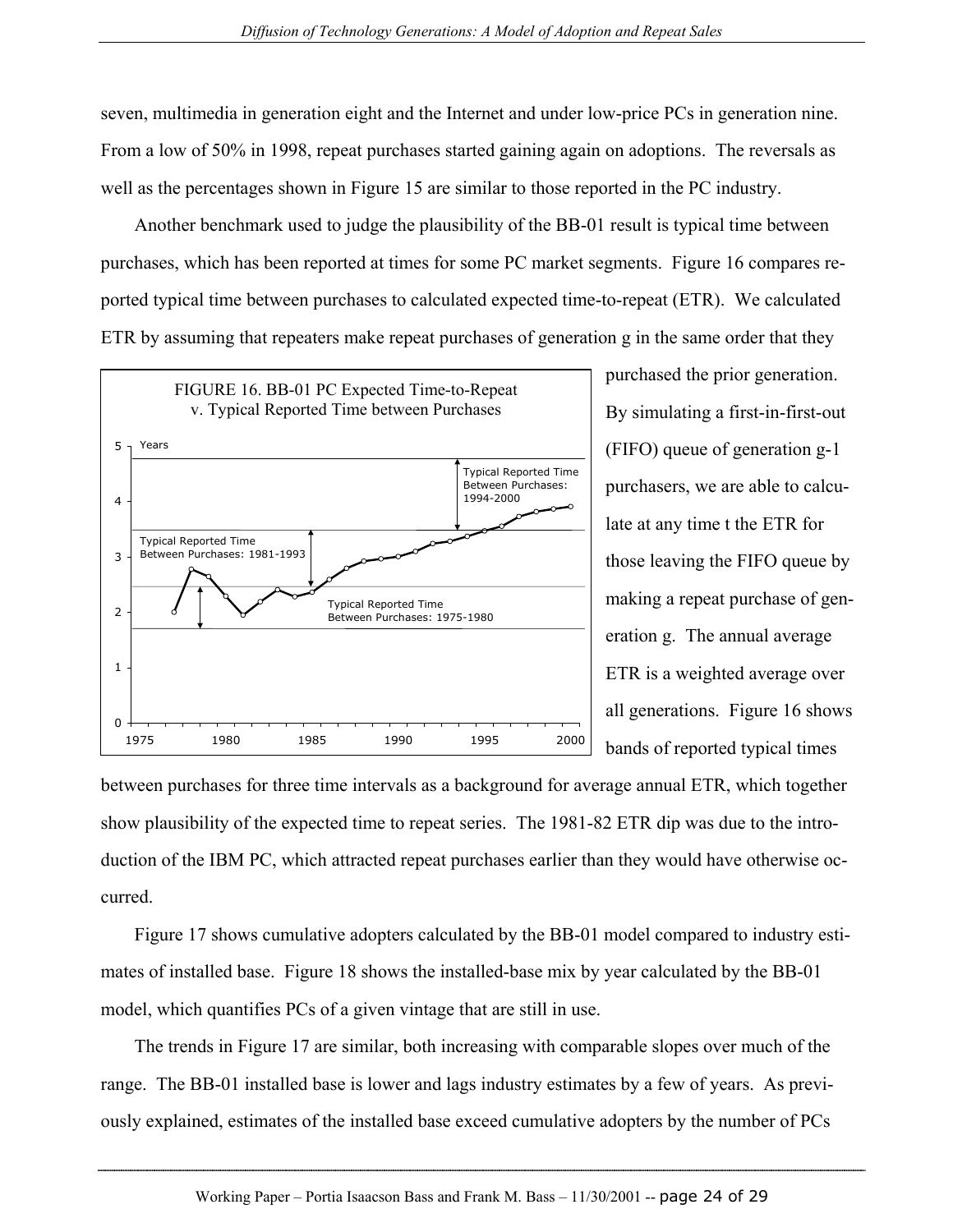that have been replaced but not discarded; that is, the BB-01 model counts only the purchase of new PCs as adoptions with the passing on of a used PC not considered an adoption. The fact that replaced PCs are kept a few years by the same or another owner accounts for much of the discrepancy between the model and industry estimates. Another contributing factor is that industry estimates are very rough, typically based on spotty penetration surveys measuring only one segment of the market (e.g., consumer). Industry measures of PC sales have been much more reliable than estimates of installed base since product flow (regardless of customer segment) through most distribution channels has been accurately measured most of the 26-year history of personal computers.

FIGURE 17. U.S. PC Installed-Base Observations v. Bass-Bass Output (Left) FIGURE 18. U.S. PC Installed-Bass Generational Mix (Right)



As a final plausibility indicator, we used the basic Bass model (1969) to fit the adoptions series from the BB-01 model. We have long understood that the basic Bass model is not suitable for fitting long-run series of fast-tech product sales, such as PCs, because after the first few time periods repeats are such a large portion of sales that the series is contaminated: it does not embody the underlying adoption process. Our dream, and a primary motivation for this research, has been to accurately quantify the adoption series buried in measures of sales. The dots in Figure 19 are the BB-01 output adoptions summed over all nine PC generations. The peak in 1985 implies two adoption processes: the character-based user interface (DOS and predecessors) process starting in 1975 and peaking in 1985 followed by the graphical-user interface (GUI, e.g., Macintosh and Windows) process starting in 1989. The fits of both series are excellent with R-square above .95 for the first and above .99 for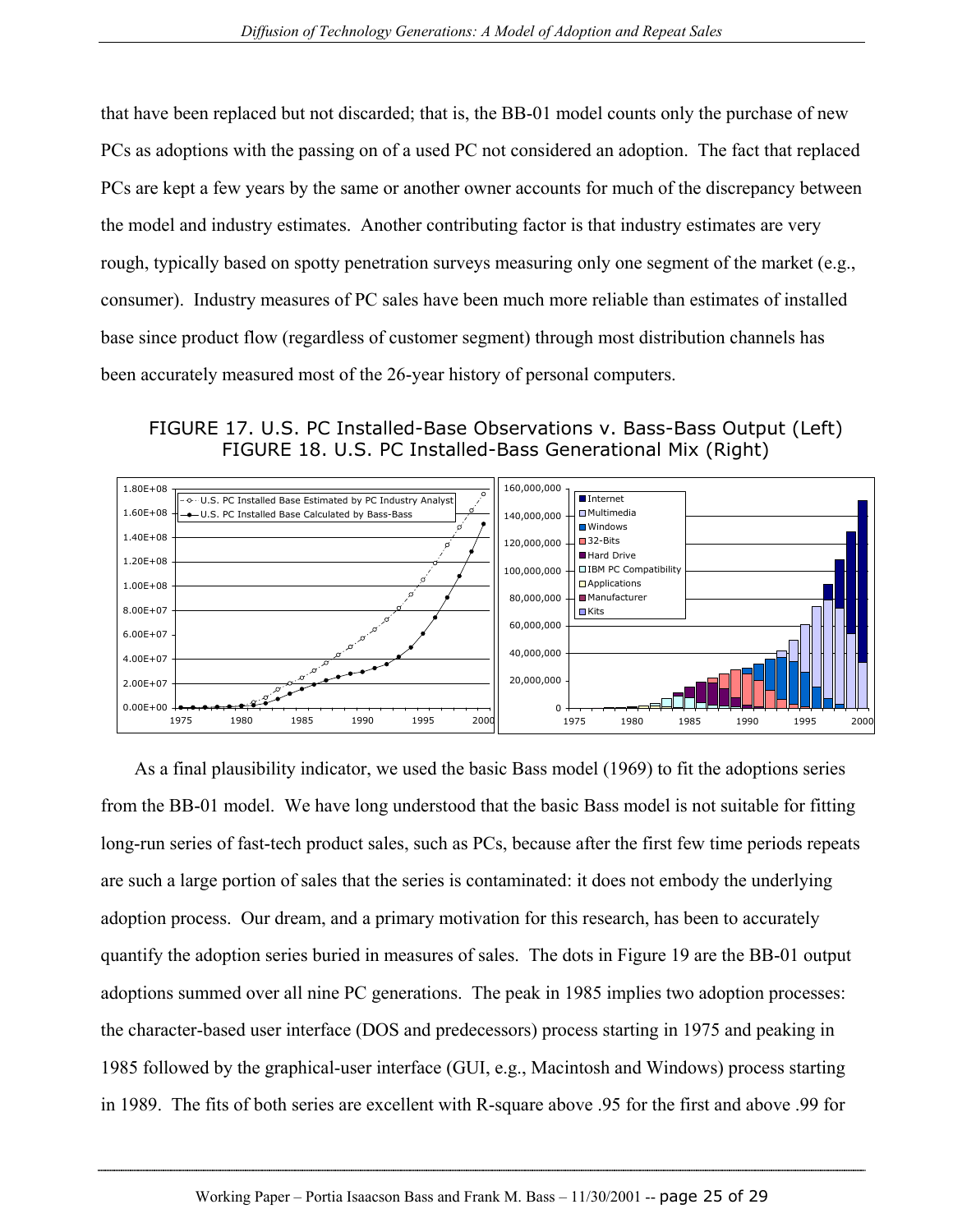the second with very high t-ratios for all parameter estimates. The Bass model identifies 2000 as the peak in GUI adoptions and the two models predict a total U.S. market potential of 284 million. This prediction is consistent with the following facts: (1) the BB-01 model identified 154 million adopters



at the end of 2000 and (2) when generations eight and nine are complete there will be 189 million adopters of generation nine and prior products. The higher potential market predicted by the basic Bass model is anticipating generations ten and later. When one considers that more than 50% of the members of the 138 million U.S. civilian

workforce now have a computer at work, over 60% of the 106 U.S. households have at least one computer with 30% of households owning more than one PC, the market potential forecast by the Bass model seems quite reasonable. Another big change in user interface like GUI, change in form factor like notebooks or some other new big thing might be just the ticket for another enormous underlying wave in the PC market.

5. Summary and Conclusions

Fast-tech products are different: repeat purchasing is driven by user-perceived functionality increases. Although there are some earlier product markets (e.g., mainframe computers) that show signs of fasttech behavior, there was an explosion in fast-tech categories spawned by semiconductor technology. Starting in the mid 1970s, semiconductors gave form to microprocessors, DRAMs, and PCs. Pioneering fast-tech categories were soon followed by cellular telephone, DVD, Internet and many others. Since 1974-75, the Moore's Law regularity of exponential change in semiconductor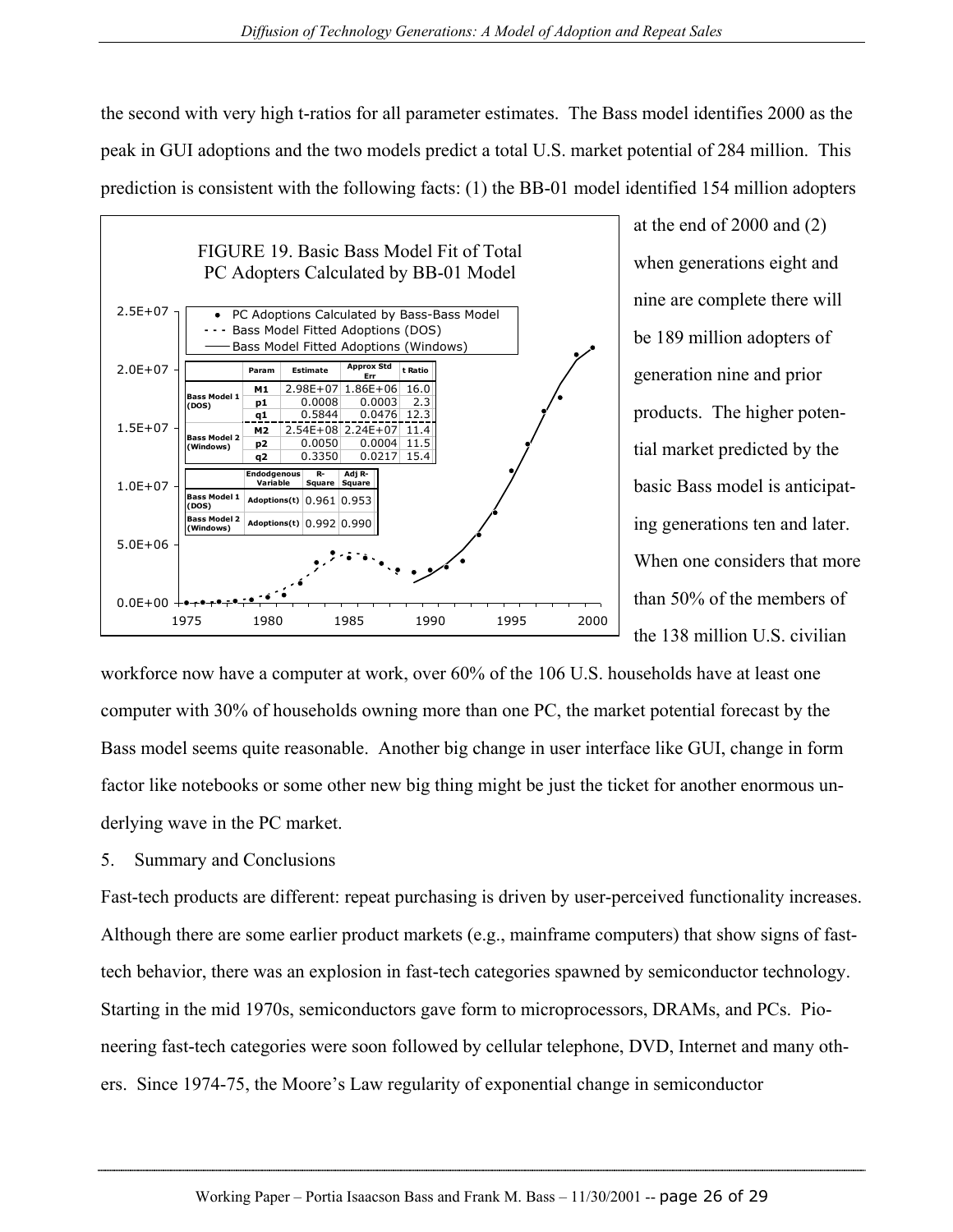price/performance has been a drum beat signaling new capability in almost uncountable end-user products and services.

 The rapid rates of functionality change in fast-tech products have resulted in (and been the result of) rapid market adaptation to change. Buyers of earlier generations migrate rapidly to newer generations and new buyers are brought into the market as higher functionality applications become available. To capture the dynamics of the underlying market structure of adoption, repeat buying, and usurping, a new model of generational interaction and market growth is required. We have developed such a model and applied it to data for all developed generations of two of the most important fasttech products, one end-user product and one component product. In both cases the model fits the data exceptionally well and, more importantly, the model produces estimates of the internal structure of demand dynamics of adoption, repeating, usurpation, installed-base growth, installed-base mix evolution, and expected time-to-repeat that are highly plausible and consistent with independent estimates by industry experts.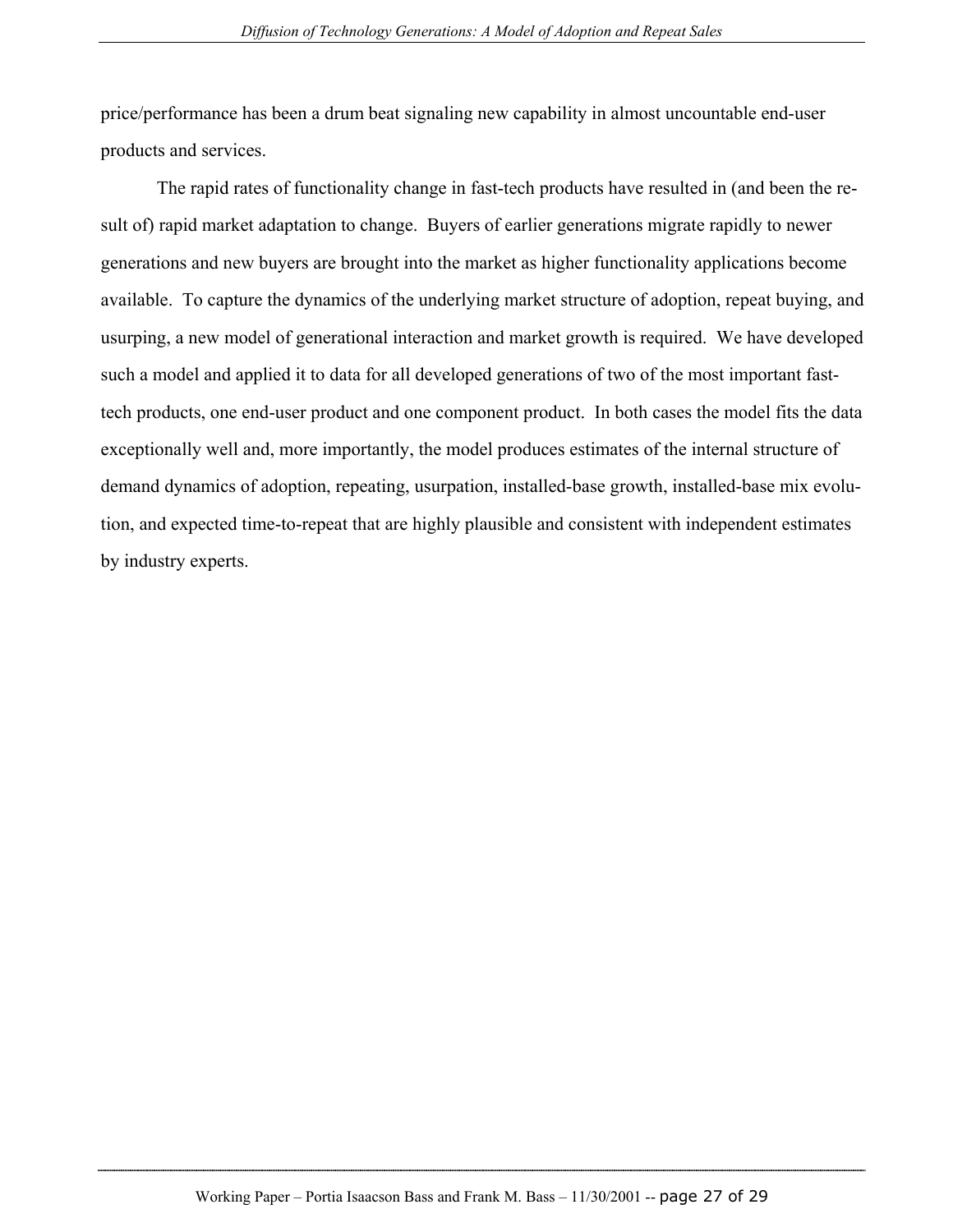References

Bass, Frank M. 1969. A new product growth model for consumer durables. *Management Science*. **15** (January) 215-227.

- Bayus, Barry L, Namwoon Kim, and Allan D. Shocker 2000. Growth models for multi-product interactions: current status and new directions. In Mahajan, Vijay S., Eitan Muller, and Yoram Wind (2000), *New-Product Diffusion Models*. Kluwer Academic Publishers, Boston / Dordrecht / London. 141-164.
- Blackman, A. W. 1974. The market dynamics of technological substitutions. *Technological Forecasting and Social Change*. **6** (February) 41-63.
- Danaher, Peter J., Bruce G.S Hardie and William P. Putsis. 2001. Marketing mix variables and the diffusion of successive generations of a technological innovation. *Journal of Marketing Research*. **38** (November) 501-514.
- Fisher, J.C. and R.H. Pry. 1971. A simple substitution model of technological change. *Technological Forecasting and Social Change*. **3** (March) 75-88.
- Islam, T. and N. Mead. 1997. The diffusion of successive generations of a technology: a more general model. *Technological Forecasting and Social Change*. **56** (September) 49-60.
- Johnson, W. and K. Bhatia. 1997. Technological substitution in mobile communications. *Journal of Business and Industrial Marketing*. **12** (6) 383-399.
- Kim, Namwoon, Dae Ryun Chang, and Allen D. Shocker 2000. Modeling inter-category and generational dynamics for a growing information technology industry. *Management Science*. **46** (4) (April) 496-512.
- Lehmann, Donald R. and Jae H. Pae. 2000. Multigeneration Innovation Diffusion: The Impact of 'Intergeneration Time.' Hong Kong Polytechnic University Working Paper.
- Mahajan, Vijay and Eitan Muller. 1996. Timing, Diffusion and Substitution of Successive Generations of Technological Innovations: The IBM Mainframe Case. *Technological Forecasting and Social Change*. **51** (February) 109-132.

\_\_\_\_\_ 1995. Empirical generalizations and marketing science: a personal view. *Marketing Science*. **14** (3) Part 2 of 2 G6-G19.